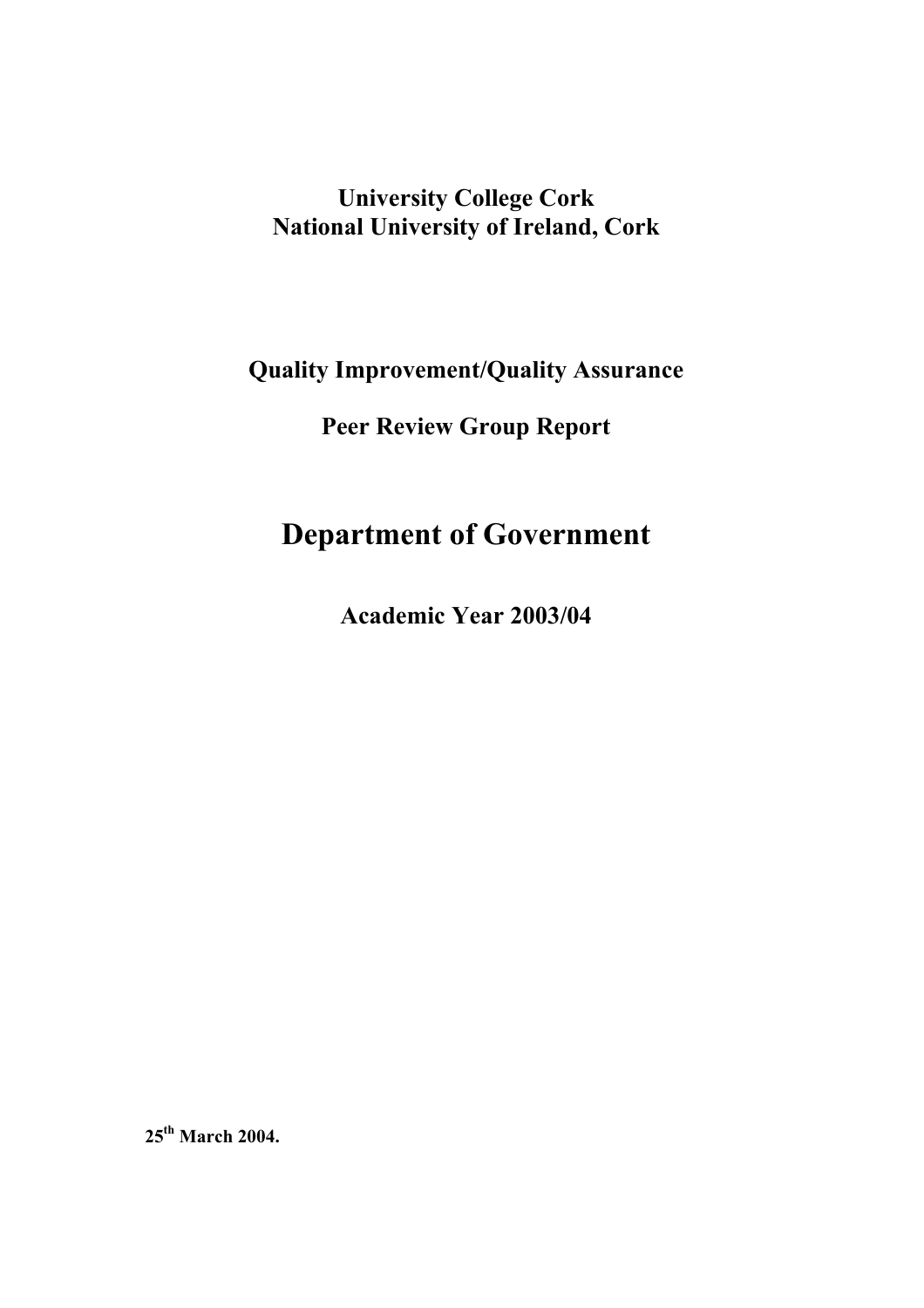## **Members of the Peer Review Group:**

| <b>Name</b>                  | <b>Affiliation</b>                                                                       | Role            |
|------------------------------|------------------------------------------------------------------------------------------|-----------------|
| Professor Caroline Fennell   | Dean of the Faculty of Law,<br>UCC.                                                      | Chairperson     |
| Ms. Michele Power            | Access Officer,<br>UCC.                                                                  | Internal member |
| Professor Edward Moxon-Brown | Jean Monnet Chair of European External member<br>Integration,<br>University of Limerick. |                 |
| Professor Ian Forbes         | University of Nottingham,<br>England.                                                    | External member |

#### **Timetable**

The timetable for the conduct of the review visit is attached as Appendix A.

## INTRODUCTION

#### **Methodology and Division of Workload by the Peer Review Group**

The Peer Review Group approach to its report was to divide the work thematically in accordance with well-established criteria used to assess academic departments, and to assign particular members responsibility for those areas, with all areas being signed off by each member of the group. Within these thematic divisions, all matters presented in the department's documentation (particularly the Self Assessment Report), and all matters alluded to in guidance notes provided by the UCC Quality Committee were addressed. Since this is a developing department cognisance was paid to the past, present, and future of the department and the development of its discipline within UCC. The expertise of the externals was of course crucial and central to this assessment, to advice about the future of the discipline, and to reportage on the research, scholarly standing, and curricula of the department.

The thematic areas identified and addressed are:

1. Research & Scholarly Standing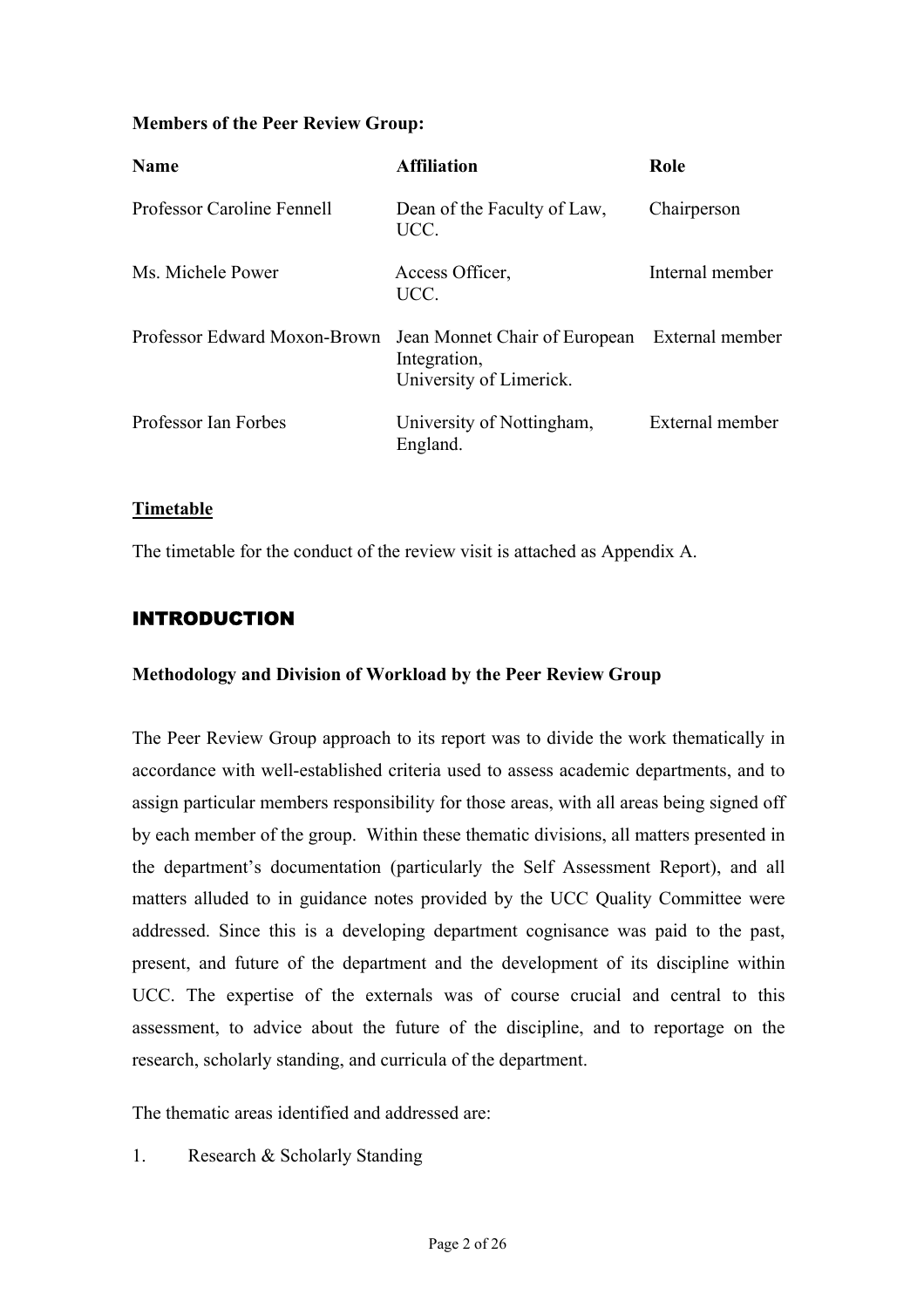- 2. Teaching & Curriculum Development
- 3. Situation of the Department with regard to structure, organisation, administration, and management of relations:
	- a. within the department;
	- b. within the University; and
	- c. externally within the community.

#### **Acknowledgments and Exit Presentation**

The Peer Review Group (hereinafter PRG) is grateful for the time and efforts of the staff of the Department of Government, the Deans of the Faculties of Arts and Commerce, the Vice-Presidents for Academic Affairs and Research Policy and Support, the Finance Office, the Boole Library Head of Information Services, and the Subject Librarian for the social sciences, researchers and students in the Department of Government, workplace employers and the Director of the Quality Promotion Unit and her staff. Our work was greatly facilitated by the openness of individuals and their willingness to provide information and to give us the benefit of their judgements in a timely and cordial manner.

The Department of Government provided comprehensive and clear documentation, and brought to our attention issues that proved crucial to our assessment. The principal findings of the group as presented to them at the Exit presentation underscored the wisdom of the University's decision to support the development of the Department of Government that is delivering a range of new, successful and highly popular courses. The PRG was of the opinion that the Department is to be congratulated in having within a short period of time produced a successful undergraduate programme with a high degree of self-recognition and confidence in its students. It has successful postgraduate Masters and PhD programmes of research, is a research active department with considerable success in attracting research funding, and maintains good relations with outside bodies inter alia through its successful placement programme. It was evident to the PRG that this is an extremely student friendly department with a very cohesive staff unit. As a fledgling department, however, it also faces challenges. It is inevitable that there would be some growing pains, and the PRG addresses these in a manner intended to help the department best meet these challenges, and so foster its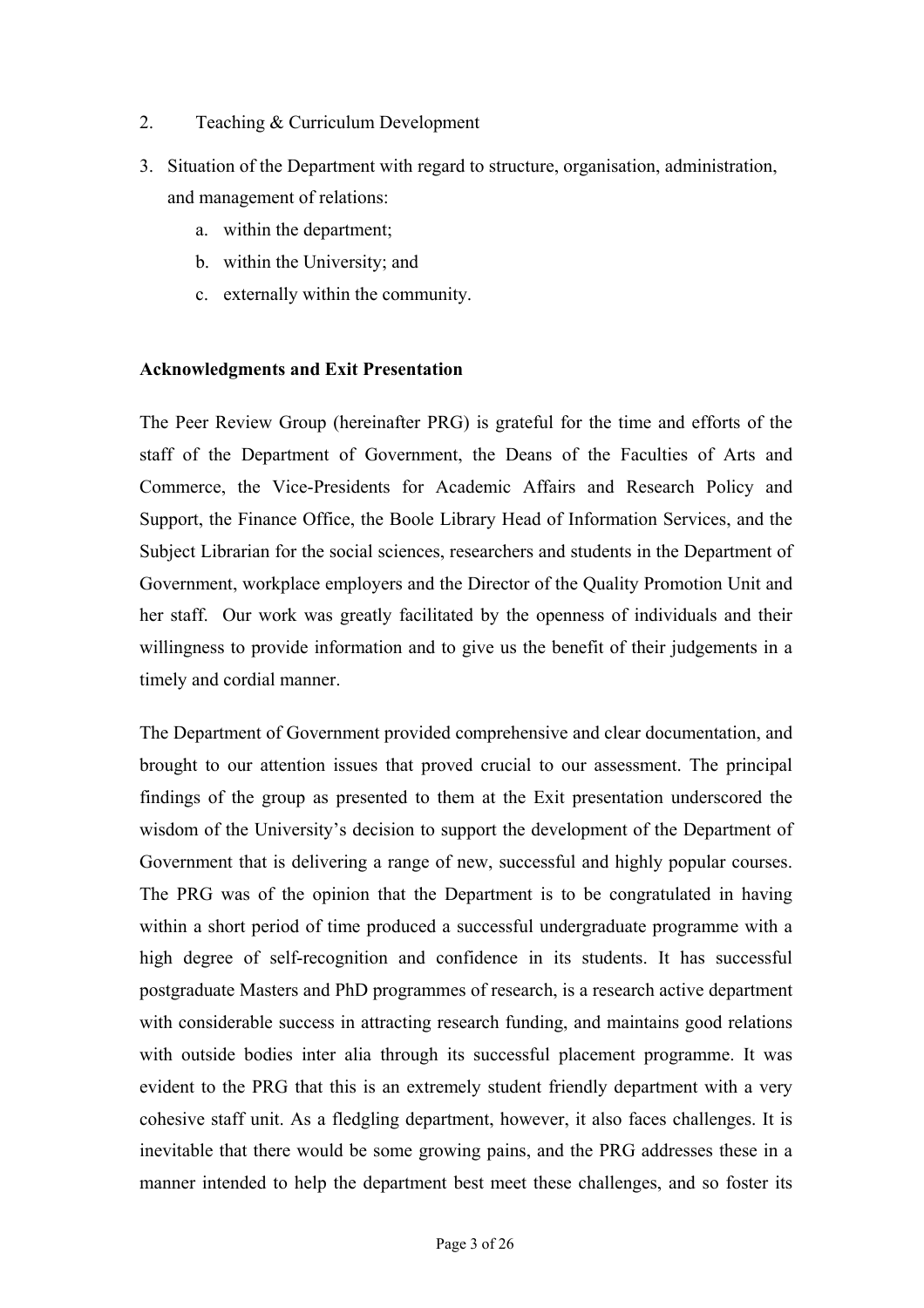future development. The issues here identified relate to that of the identity of the department and location of its discipline within UCC, and the self-confidence of the department, which to some extent had been affected by difficulties relating to its identity. The department has also encountered problems regarding funding, specifically 'locating and following the money'; and perhaps requires additional administrative structures and support to address these. In order to organise staff research time most effectively, the department might have to reassess their open door policy for students, and consider that a collegial atmosphere devoid of structured meetings might not be best, given the steady increase in staff numbers. There is also a need to foster and develop necessary linkages with relevant college bodies and offices, as well as other departments, Commerce Faculty office and other Faculties.

**The Self Assessment Report** and the content thereof are addressed throughout this report under the relevant section headings where appropriate. Specific commentary requested in the 'Guidelines for drafting of Peer Review Group Report' which may not appear elsewhere, includes the following:

## **a. Comment on the overall analysis (SWOT)**

The PRG felt this to be an accurate assessment of the department.

## **b. Benchmarking Exercise**

The PRG felt that the department rather missed the opportunity here to locate themselves in terms of their own identity within the discipline i.e. how they would characterise their particular research direction and identity in relation to departments in Ireland and further afield. However, the Head of Department did have a clear and strategic sense of the position of Cork's Department of Government in relation to equivalent departments at UCD and TCD.

## **c. Comment on final analysis - Projections and future recommendations.**

The PRG felt that it lacked in terms of direction, and other than looking for adequate resources and core funding, was too minimal and lacked either appropriate direction or specificity in terms of the future.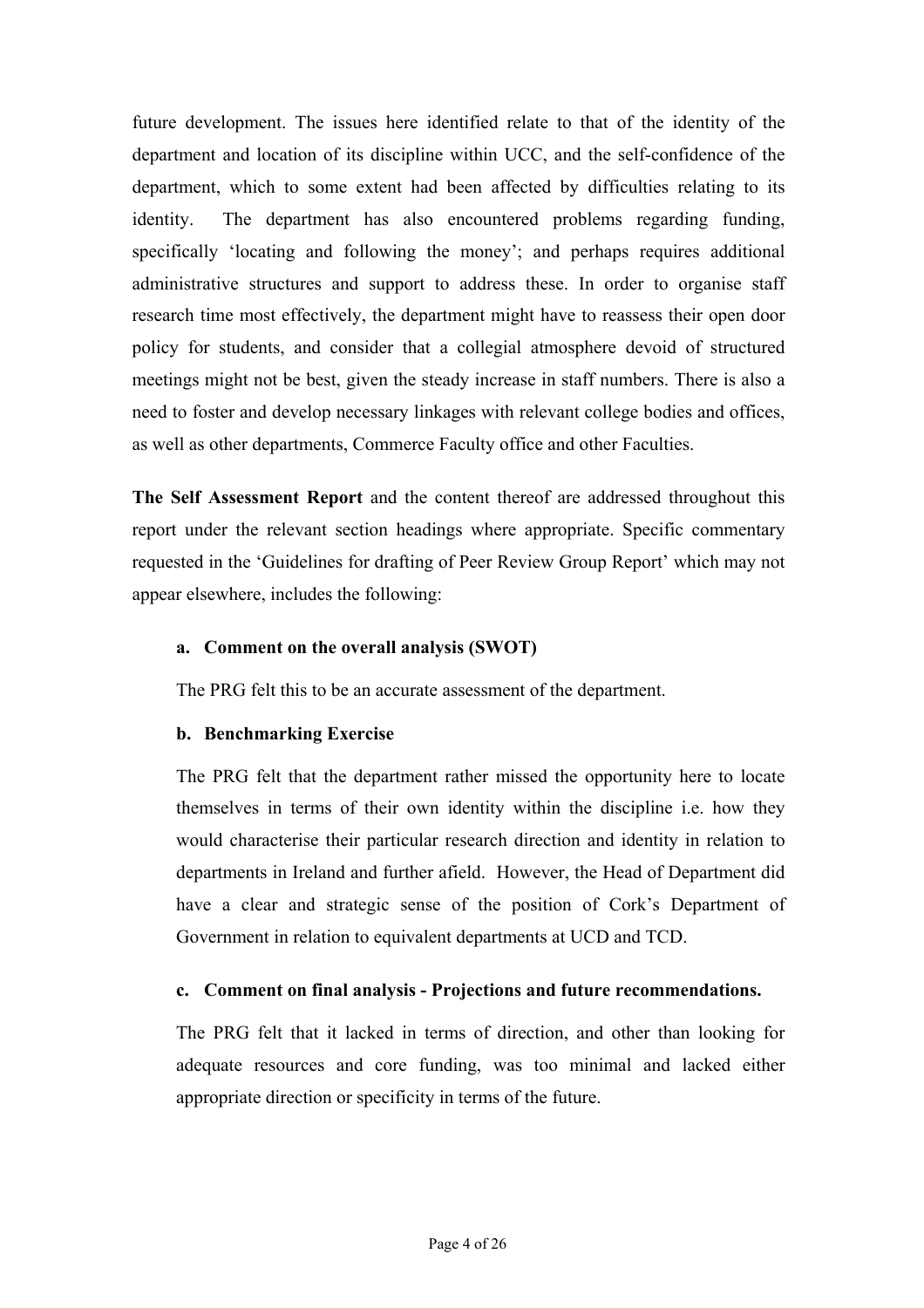## 1. Research and Scholarly Standing

#### **1.1 The Identity of the Department of Government**

By all the standard measures, the Department of Government is a high achiever. Since 1998, it has developed successful new degrees, attracted significant research income, and established a track record of publication, consultancy and public engagement. Teaching programmes are, by common consent, very well administered. Student feedback is exceptionally positive. On this basis, it would not have been a surprise to find that the Department of Government was held in high esteem, widely validated and strongly supported in its development and in its day-to-day activities.

It is of some concern, therefore, to find that the Department's members identify issues of recognition, status and standing within UCC as a major problem. This is more than a preoccupation: it relates to the professional self-image and confidence of the members of staff, and to their perception of the reaction of key sectors of the University to the Department and its activities.

The most pressing issue appears to be the identity of the Department. Does 'Government' mean 'Politics'? Is Public Administration a 'core' activity, and quite distinct from politics? In the view of the PRG, these are not matters of controversy outside UCC. This assessment is based on the Subject Benchmark Statement for Politics and International Relations (developed by a panel composed of representatives of the Political Studies Association of the UK and the British International Studies Association) published by the Quality Assurance Agency. It offers authoritative and clear statements on nomenclature, location and the nature of politics as an area of study. As a first principle, it points out that:

The scope of Politics and International Relations is broad…. Thus, departments have a variety of names. They may be called Departments of Government, Politics, Political Science, International Politics, International Relations, International Studies, or some combination of these.

Furthermore: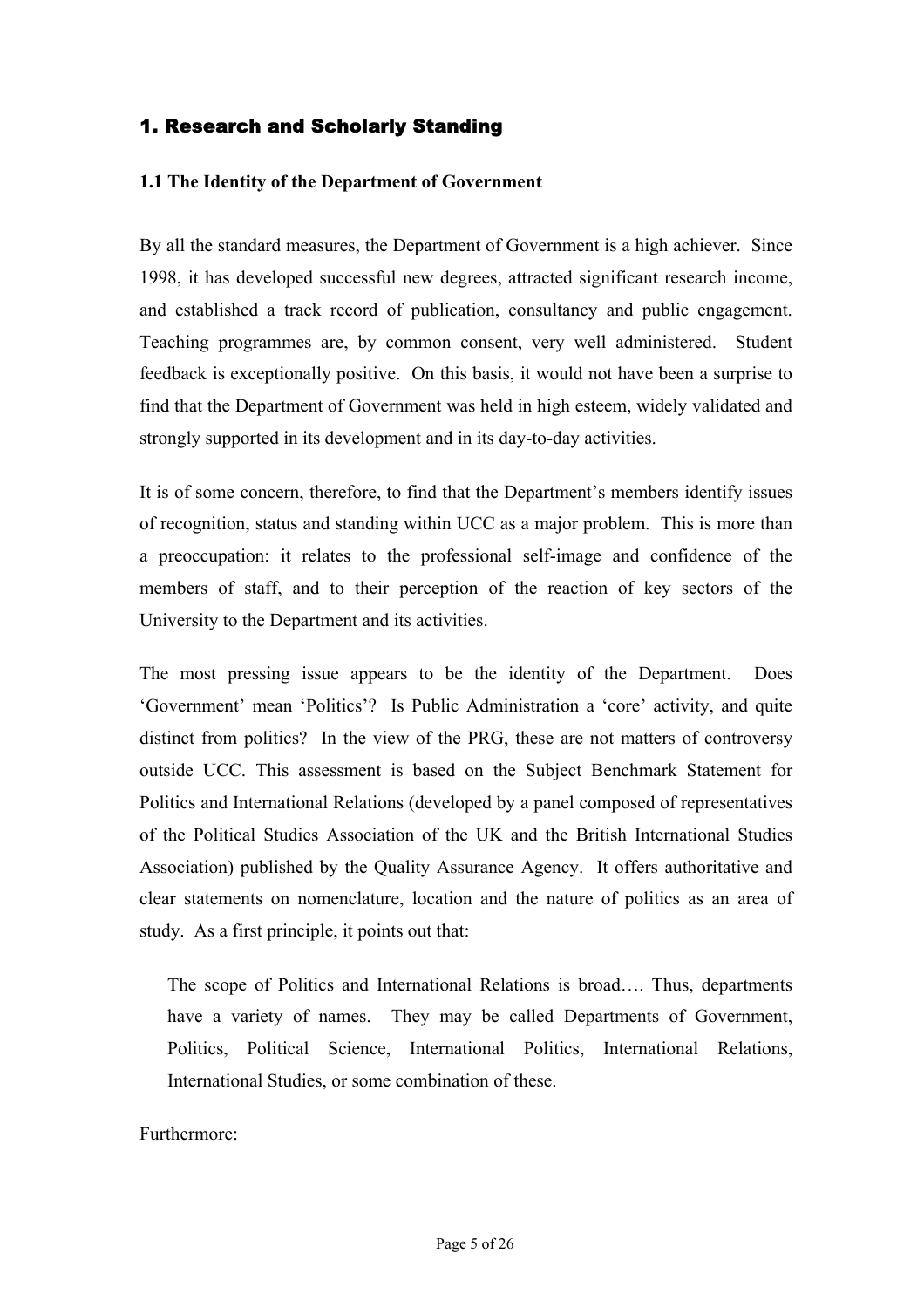Politics and International Relations may be taught in a variety of settings. Examples…include: public administration taught in Schools of Management under the title of Public Sector Management; political philosophy in Philosophy departments; and the history of political thought in History departments.

The document goes on to define the nature and extent of the subject:

Politics is concerned with developing a knowledge and understanding of government and society. The interaction of people, ideas and institutions provides the focus to understand how values are allocated and resources are distributed at many levels, from the local through to the sectoral, national, regional and global. Thus analyses of who gets what, when, how, why and where are central, and pertain to related questions of power, justice, order, conflict, legitimacy, accountability, sovereignty and decision-making. Politics encompasses philosophical, theoretical, institutional and issue-based concerns relating to governance. $<sup>1</sup>$ </sup>

The Faculty of Commerce regards itself as highly supportive of the Department's development, and has backed successive changes to the teaching programmes. However, the Department is severely under-resourced in key areas, despite its performance and needs. Although there is evidence of support from the Faculty since 1998, there is no resource allocation model in operation, and some evidence that the Department is unfairly held to be responsible for costs associated with the School of Business and Government. It also appears that income raised by the innovative Certificate in Political Issues in Ireland Today has not reached the Department for any of the 3 years of its successful operation. This financial environment makes it very difficult to see how the Department can plan effectively, let alone establish that it is making a positive contribution to the Faculty and the University.

Despite a broadly supportive Faculty, the existence of such a clear basis for its identity, and its strong track record, the Department as a whole is clearly of the view that elements of the research, teaching and administrative activities in the Department are

 $\overline{a}$ 

<span id="page-5-0"></span><sup>&</sup>lt;sup>1</sup> The Quality Assurance Agency for Higher Education, *Subject benchmark statements*, *Politics and International Relations,* sections 1.1, 1.3, 2.1(1).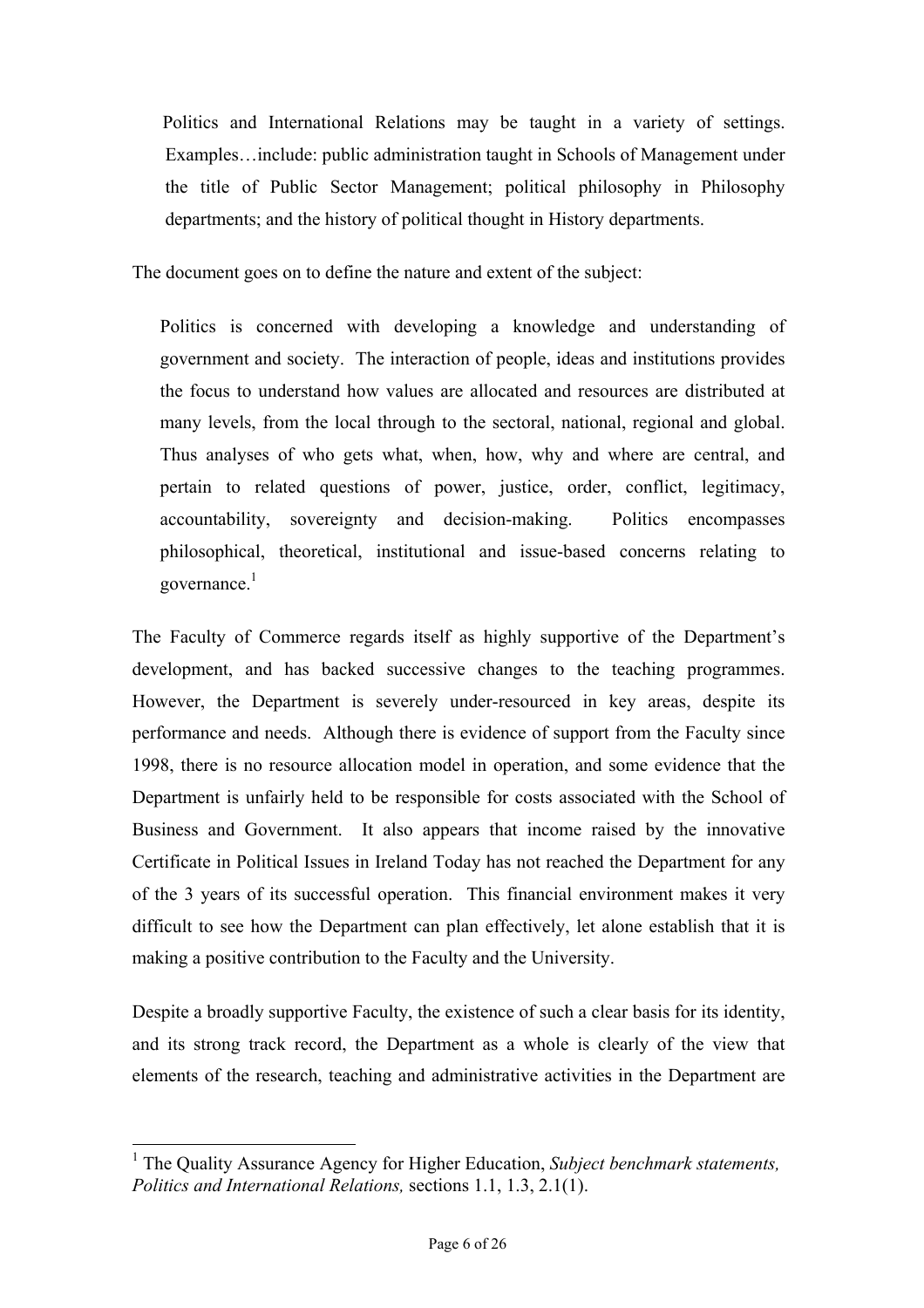adversely affected, in principle and in practice, by problems that emanate from a number of institutional sources.

- $\triangleright$  Faculty of Arts: Arts Faculty reactions in relation to the existence, expertise, name and teaching activity of the Department are as evident as they are surprising to the external observer. The Arts responses are perceived and described in terms of hostility and resistance to anything proposed by the Department of Government that has the term 'politics' in it. This seems to be the case, in practice. In our attempts to understand the Arts position, from the point of view of definitions of politics, we have asked for Arts Faculty statements and documents that deal with the nature of politics and the teaching of politics. Relevant text appears in the Prospectus and the Arts Faculty  $1<sup>st</sup>$  Year Student Guide. The entry in this document reflects the extent of the problem. It claims that politics is a 'new subject (from 2003) in the BA degree'. While that may be technically correct in a limited way, the statement that it politics is 'a recent arrival' in Cork, is misleading. It then produces a unique definition of politics – unique in the sense that it bears no resemblance to anything that will be encountered in standard accounts elsewhere. For example, having asserted that social structures require rules, it states that the 'fundamental questions' are: 'Which rules? Who formulates them? Who enforces compliance? Who benefits from the observance of rules? How should we deal with relations between different societies?' The absence of the term *power* is especially revealing given that politics is quintessentially about power.
- $\triangleright$  Research Governance: The lack of recognition of politics as a substantive and foundational research activity with defined and distinctive modes and methods of analysis appears to have a negative impact on work that would be highly valued in other Universities. While it has not been uncommon for a science model of research funding and activity to dominate research governance routines in the past, most universities that value research across all departments recognise that social science-based research has significant differences that need to be acknowledged. This is particularly the case with the continuing developments within the EU Framework Programme, where the social science dimension has been steadily increased, and is being incorporated into all aspects of research. For subjects like Politics, cutting edge research may be on a very small scale, it may involve only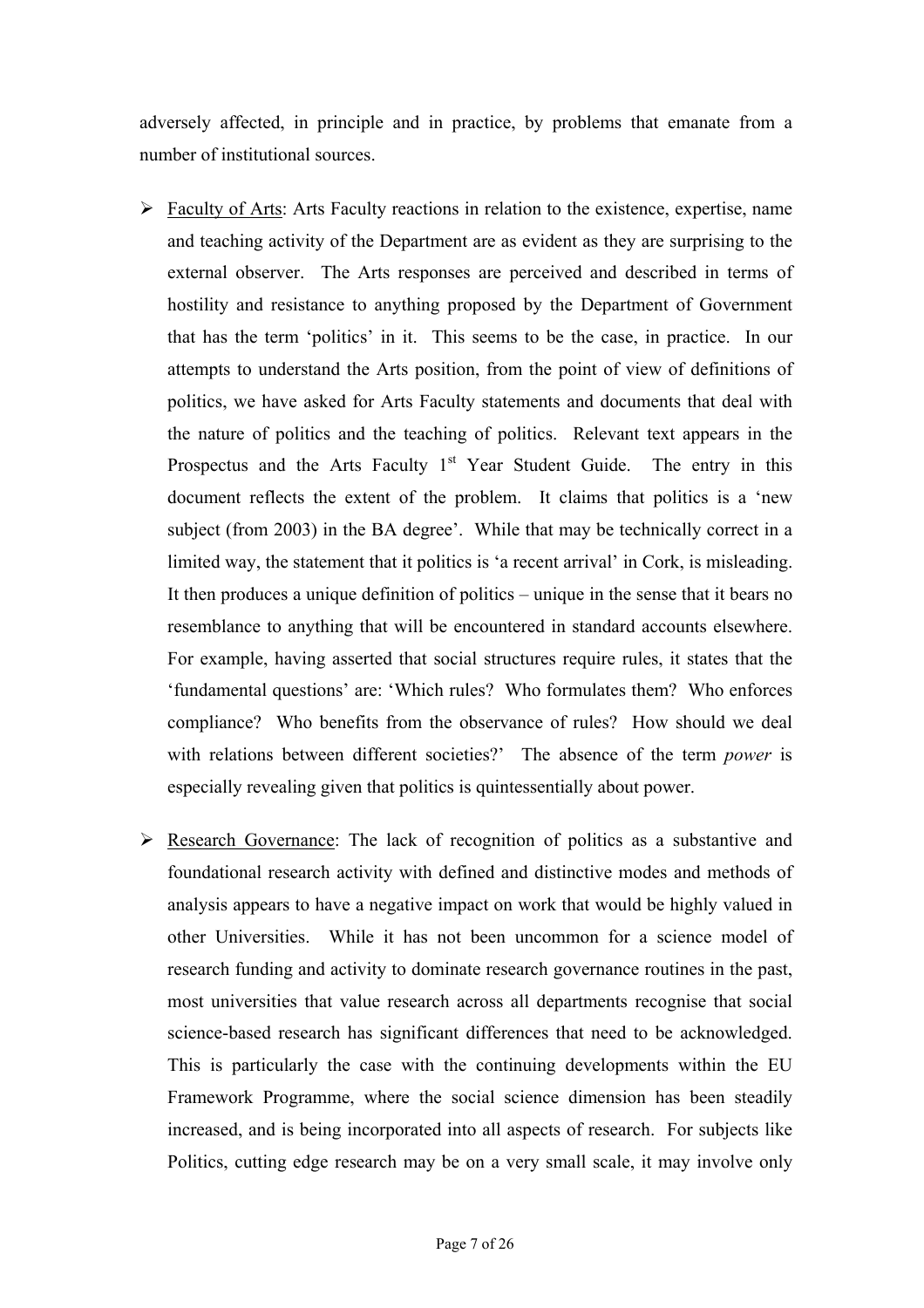one or two scholars, and may have a short duration. Political developments and changes may require quick responses rather than large and elaborate programmes. Accordingly, it was disappointing to hear that generalizations about the incapacity of humanities researchers in relation to form filling, for example, were informing the view of research support at the highest level. Research support must be sensitive to the kind of short deadlines that are typical of much governmentsponsored and funded research tasks, and familiar with the different practices associated with social science research. Developing specialist support for social science research brings major benefits in terms of increased research income, national and international recognition for the University, and greater staff satisfaction and commitment to the institution. It is also possible that there is social science research expertise that could effectively be marshalled and exploited to train younger members of staff.

 $\triangleright$  Finance: The Department appears to have grievances about a lack of cooperation from the Finance Department. There have been instances where it has been forced to take decisions that are detrimental to the research interests of the Department, and are even financially detrimental to the University. It appears that the needs of the Government Department, in the pursuit of its research objectives, can only be met if they are consistent with existing Finance Department practices, regardless of the practices of funding agencies.

## **1.2 Staffing**

The non-professorial members of staff come across as a highly committed, enthusiastic, and idealistic collection of individuals. There is a very strong sense of purpose and dedication to the Department and the University. Respect for the leadership of the Department is exceptionally strong, and a very strong ethos has developed, which supports the progressive policies of research and curriculum development. The group has high levels of energy and great confidence in the potential of the Department.

There is a sense that the formative years of the Department are now over, but there is less agreement about the next steps. Consolidation, converting current temporary and part-time to full-time members, and some additional appointments in political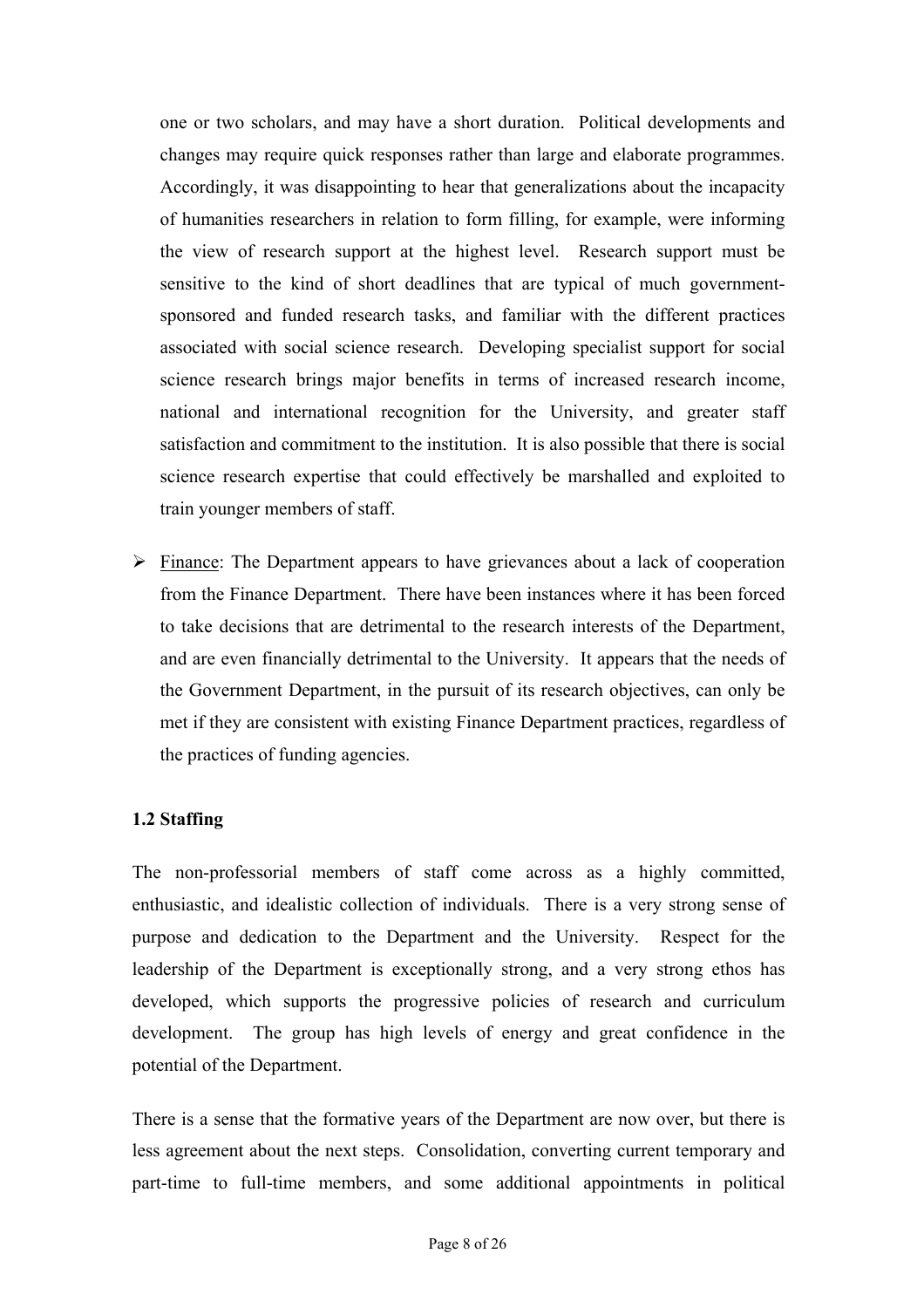economy, research methods and international relations are all mentioned as desirable outcomes.

These discussions, and the rather scant section on benchmarking in the self-assessment document, suggest that the department's predominantly young and relatively inexperienced staff cohort require substantial guidance from a senior cohort that can spread the load which, at present, falls almost entirely on the Head of Department.

The successful tactic of attracting Fulbright Scholars has highlighted the role that a senior colleague can play. Such scholars bring experience, vision, leadership, commitment, strategic sense, and a track record in research applications and publications. With their input, there will be good opportunities for promoting and sponsoring staff development.

Additionally, such senior scholars can respond to the diversity of academic profiles in the department by adopting a synergistic approach, where some of the activities of individuals are clustered in bespoke research projects. This is an effective remedy to the problem of an apparent lack of critical mass in a small department. There is a strong case for establishing a Professorial Research Fellow or a senior appointment to fulfil this role.

These are the prerequisites for a department that will create and secure a distinctive identity and develop the national and international profile to a high degree.

#### **1.3 Sabbatical leave**

The external reviewers were not aware of a research active University where sabbatical leave was not a central element in the overall research strategy. It is the norm to support a departmentally based system of entitlement to apply for sabbatical leave. The frequency of leave is left up to the individual department. As a department becomes more successful (partly as a result of the leave scheme), schemes often become more permissive. Some departments manage the system to ensure that new entrants to the profession get an 'early' sabbatical to maximize their output, and help with staff retention. Applicants must present clear plans, and are expected to provide a report on the leave period. Recently, leading universities in the UK have introduced an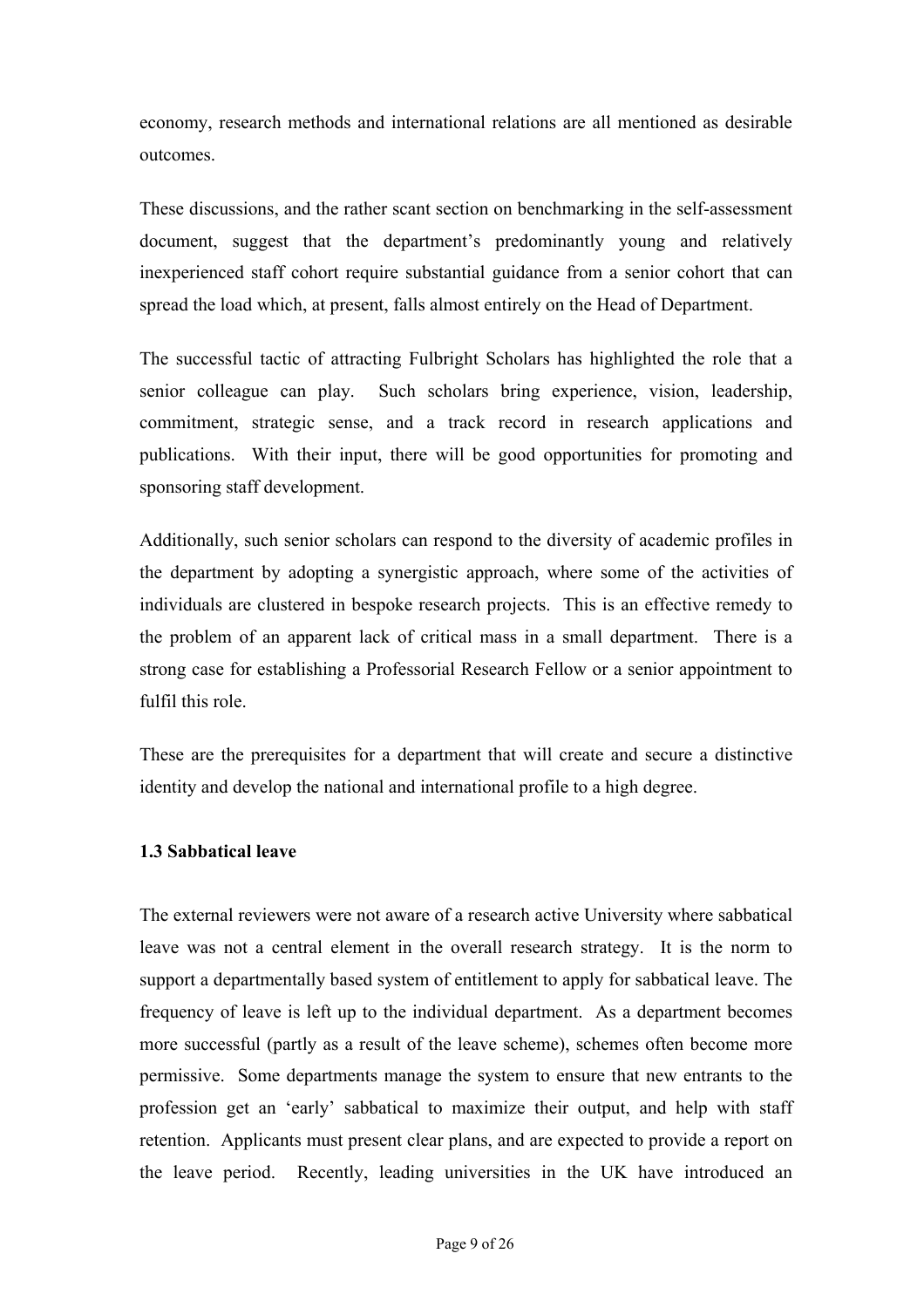additional – and fully funded - study leave scheme in relation to areas of strategic importance.

UCC's current scheme seems to be based on erroneous assumptions and stereotypes about the nature and role of sabbatical leave in a social science setting, and seems calculated to create dissatisfaction among staff. The PRG was not persuaded that the experience in some science-based departments should be the basis for decisions in the very different research environment pertaining to the social sciences.

#### **1.4 Research, Performance and Publications**

Despite their heavy administrative burdens, members of the Department are actively engaged in research, and their publication output is impressive. The small size of the Department and heavy teaching loads make it difficult for any one member of staff to be absent for any length of time, and equally difficult for staff to cover for each other on sabbaticals or short periods of study leave. The PRG endorses the Department's feeling that the University should recognise the problems of small Departments in enabling staff to benefit from periods of study leave.

Research in the Department is broadly focused on themes of governance and democracy at the national, local, European, and international levels. The Department has also developed some expertise in EU consultancy work. Within this broad context, individual staff interests include: clientelism, political corruption, politics of both parts of Ireland, local democracy, citizenship and human rights, the EU, ethnic conflict and questions of European security. The PRG welcomes the high degree of policy-relevant research which covers such issues as the environment, political corruption, gender parity, technology and citizenship, civil-military relations in central Europe, and regional government in Northern Ireland.

The publication record of the Department appears to be among the strongest in the Faculty of Commerce including books by prominent social science publishers (e.g. Palgrave, Routledge, Longmans, Sage, and Yale University Press) and articles in the discipline's leading journals (e.g. *Political Studies, Irish Political Studies, West European Politics, Regional and Federal Stud*ies, *Contemporary Politics,* and the *Journal of Strategic Studies).*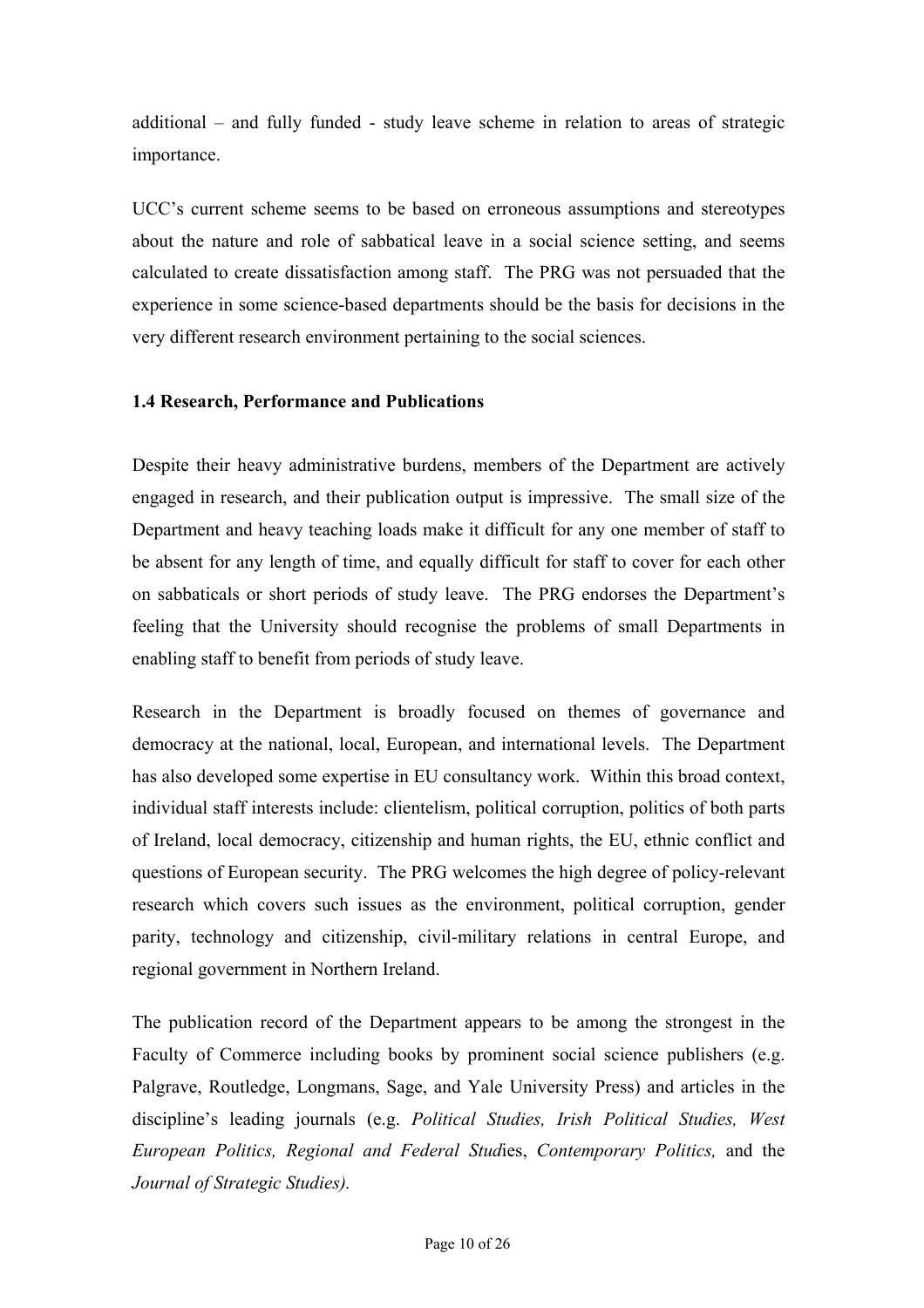There is a welcome integration of research and teaching in the Dept. GV2303 taps into research on ethnically divided societies. GV4200 draws on research into Irish Politics; and the research module GV4202 provides a valuable interface between final year undergraduates and members of academic staff. Among younger members of the Department there is great potential for future research and publication; and the PRG expresses the hope that the University will provide a facilitative environment wherein this potential can be fully realised.

## **1.5 Deficiencies**

## *1.5.1 Strategic Deficiencies*

- a. The Department's current status as an effective and productive unit, researching and teaching in the area of Government/Political Science needs to be confirmed by senior management.
- b. The longstanding dispute between Government and its opponents in the Arts Faculty needs to be brought to an end.
- c. Research support and finance department procedures should enhance rather than restrict the Department's developing research profile.
- d. Sabbatical leave arrangements should be adopted in line with standard best practice in other Universities.

## *1.5.2 Deficiencies rectifiable with current resources*

- a. The development of formal administrative structures for the management of resources, teaching and research within the Department.
- b. Better communication between the Finance Officer and the Department, and better awareness of finance routines by the Department.

## **1.6 Research & Scholarly Standing Recommendations**

1. The status of Government/Political Science research and teaching in UCC needs to be accepted and affirmed.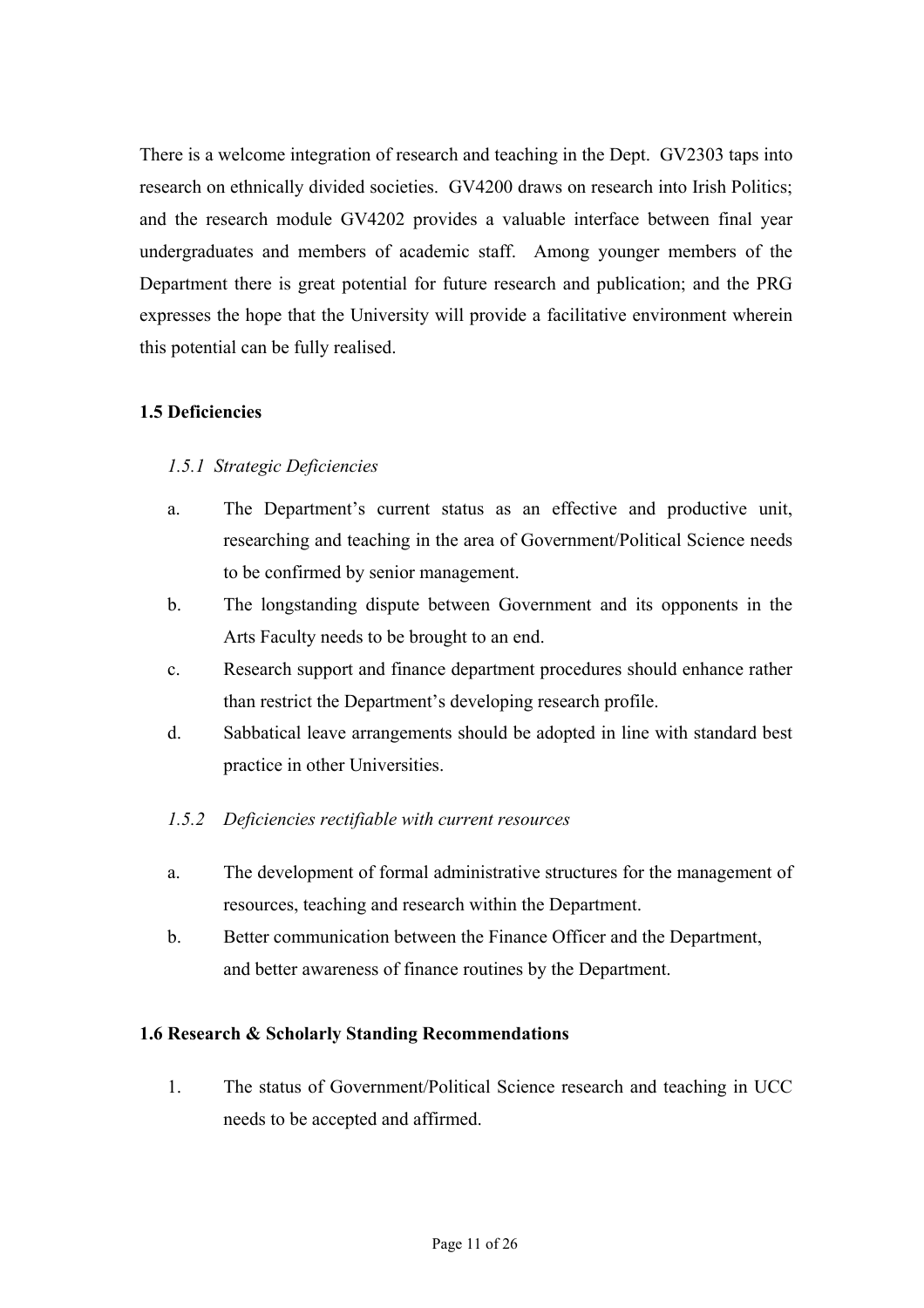- 2. Consider the proper location of the Department of Government. The options are:
	- $\triangleright$  Move Government into the Faculty of Arts
	- $\triangleright$  Give Government Primary Member status in the Faculty of Arts while retaining its status in the Faculty of Commerce.
	- $\triangleright$  Move Government to a newly created Faculty of Social Sciences
	- $\triangleright$  Support the position of Government in the Faculty of Commerce

Responsibility for decisions about, and the implementation of, any of the first three options should be located at a senior University level.

- 3. Establish a sound and transparent financial basis for the Department, to facilitate planning, entrepreneurial developments and support research activities.
- 4. Fund a Professorial Research Fellowship or senior post to provide a better balance between senior and junior staff.
- 5. Appoint a Departmental Manager.
- 6. Provide adequate space and facilities for academic staff and postgraduate researchers.
- 7. Formalise the administrative mechanisms of the Department, to include:
	- a. Regular departmental meetings
	- b. Student-Staff Consultative Committee
	- c. Research Committee
	- d. Appoint a member of staff to liaise with the Faculty of Arts.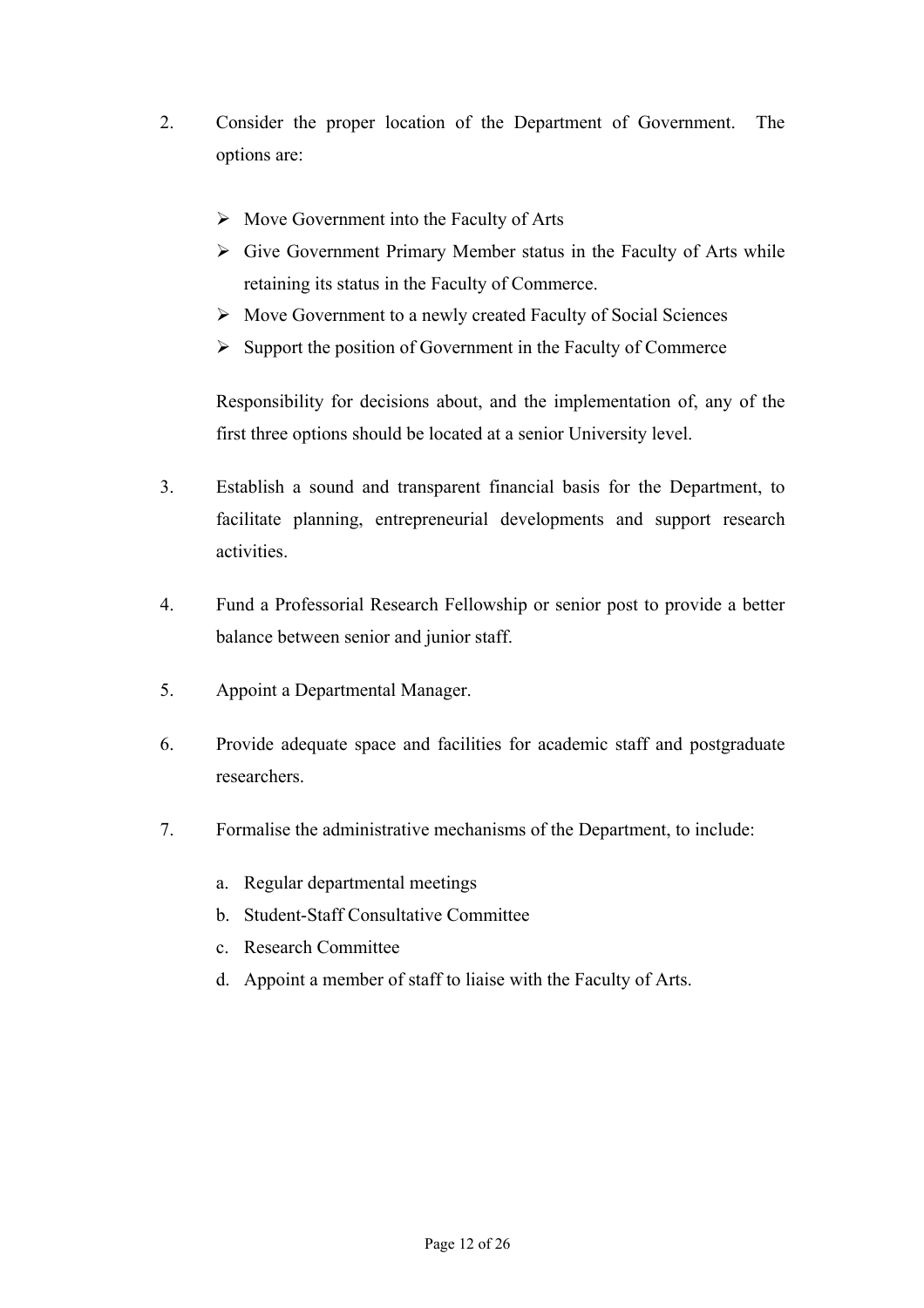## 2. Teaching and Curriculum Development

#### **2.1 Teaching**

The 2002 – 2003 academic year was the first occasion in which the department had students in all four years of the BSc Government and Public Policy (GPP) degree. The evidence of undergraduate evaluation questionnaire data, supplemented by oral evidence from students themselves, suggests that there is a high degree of satisfaction with the learning experience. In particular, students reported interactive teaching methods in most lectures and felt that relatively small numbers (average  $50 - 60$ ) created a comfortable atmosphere in the classroom that facilitated learning.

Members of staff generally appear to be committed to their teaching and none felt that they were being asked to teach for an excessive number of hours each semester. While there is a healthy diversity in the modules being offered by the department, it was felt that the programme represents a coherent whole, and is particularly attuned to the vocational and policy-oriented character of the entire curriculum. However, it was suggested that political economy and research methods were two areas that might be added. The vocational characteristic of the programme is reinforced by the work placement scheme which exposes students to a real work situation to which theoretical knowledge acquired in the classroom is helpfully, and constructively transferred.

During the first four-year cycle of the degree, tutorials have been phased out due to lack of resources. The PRG feels that, although the "open door" policy of the Department which was widely commended by students goes some way towards compensating for the lack of small group teaching, it might be worth considering a reintroduction of tutorials if resources permitted. This would mirror the practice in other UCC departments, and it would enable postgraduates to gain valuable teaching experience, not to mention some financial remuneration. The use of postgraduates as tutors in other Irish politics departments is almost universal and it might help to mitigate the effects of excessive demands being made on lecturers' time which could otherwise be more usefully spent on research. In this context, it is also worth pointing out that the staff feel generally that the administrative burdens placed on them have a deleterious effect on research output. Having said that, the PRG was impressed by the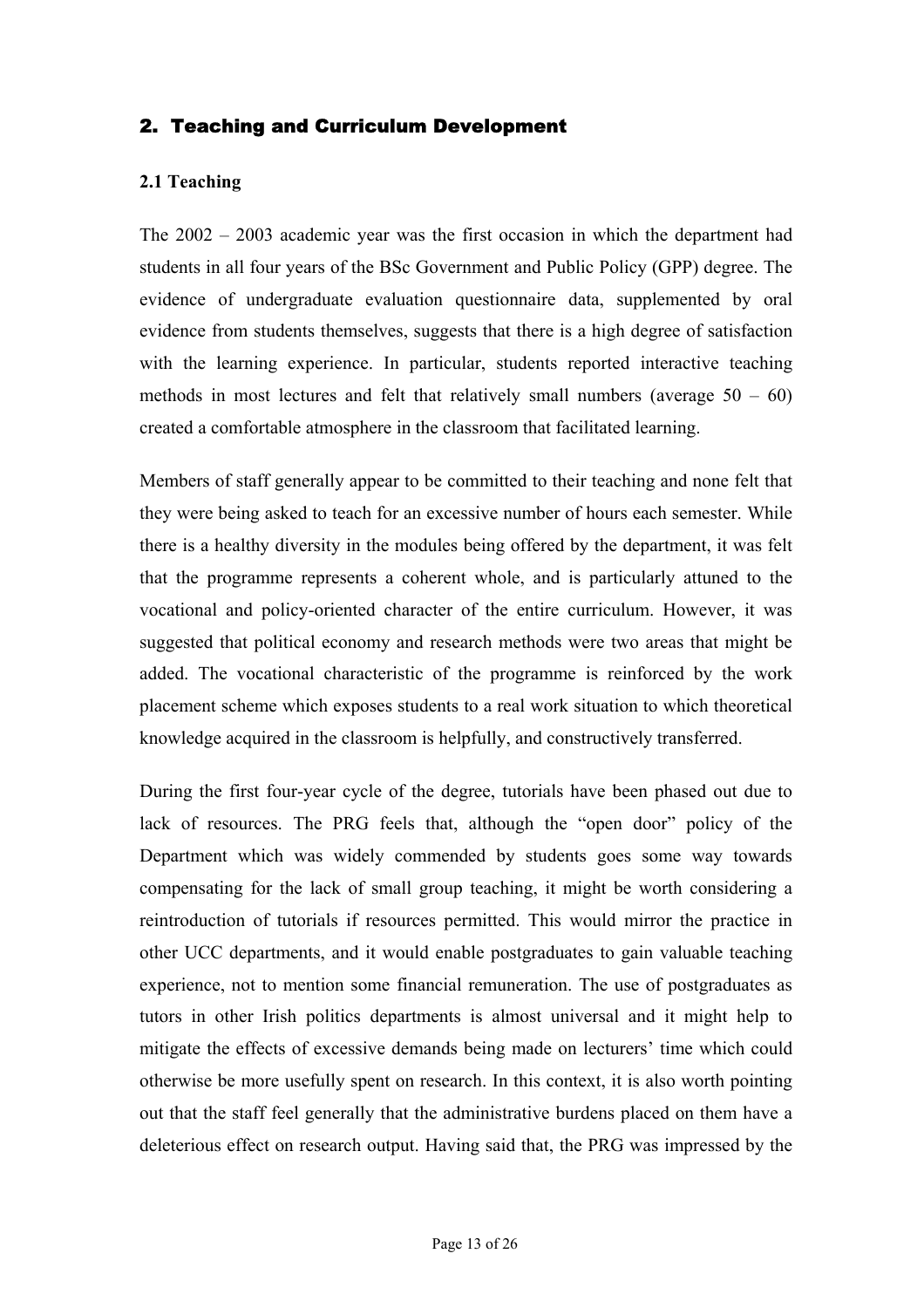involvement of staff in externally funded projects despite heavy, and in at least one case, absurdly heavy, administrative duties.

There is no doubt that staff members, among whom there is a great deal of energy, talent and initiative, could realise their potential more effectively, if the administrative/managerial functions of the Department could be delegated to, or performed by, a non-academic specially appointed or seconded for the purpose. In particular, the amount of clerical work required in the context of the work placements annually could be usefully performed by someone other than a full-time member of academic staff.

The teaching and research aspirations of staff are in some cases thwarted by the temporary nature of their contracts. The viability of the Department, and the enhancement of skills possessed by staff, would be greatly assisted by the adoption of more permanent posts. If the FTE model of UK universities, for example, was adopted, the Department would merit 10 full-time posts.

## **2.1 Undergraduate Experience**

There is a significant departmental emphasis on the quality of the undergraduate student experience. This is not merely lip service paid by the Head of Department, but appears to be the rationale underpinning the actions of all staff from the most senior to junior.

This manifests itself in the following department policies:

- 1. An entirely open-door policy in terms of student access to administrative and academic staff with almost no exceptions.
- 2. A formal, systematic process of student mentoring across all four years of the programme in parallel with year co-coordinators.
- 3. A well-organized system of student email contact lists to ensure frequent and efficient flow of information.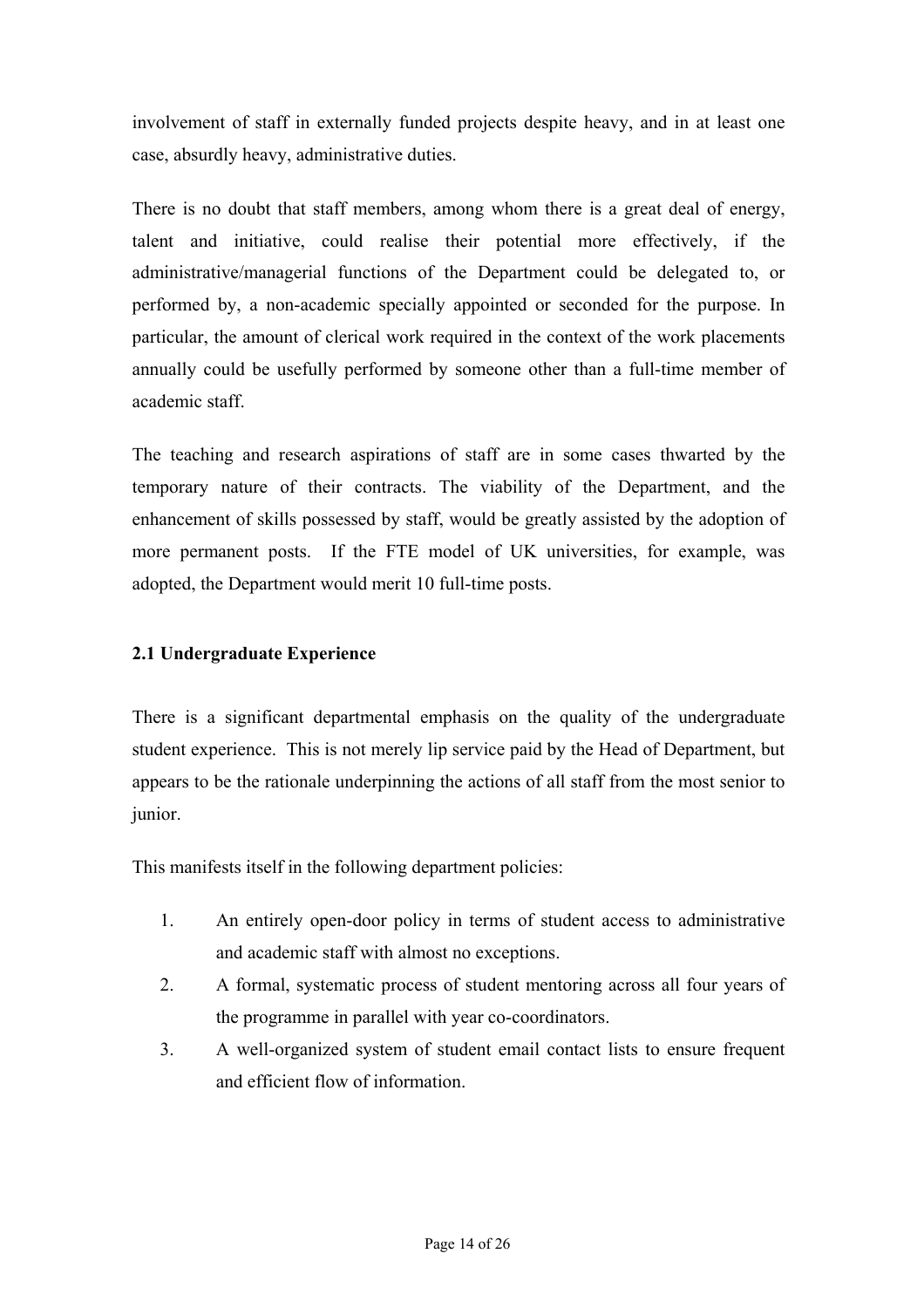This has resulted in an obviously respectful two-way relationship between staff and students in a receptive and friendly atmosphere allowing room and consideration for personal development as well as academic progression.

Feedback from both students and employers alike was also very positive in terms of the third year placement programme. This is testament not only to the calibre of the individual student concerned, but also to the quality of the entire placement experience for initial contact through to the evaluation. This sentiment was also echoed by other work-experience employers and students.

Some dissatisfaction was voiced, however, by students, concerning the number and variety of modules in the first year of the programme. It was felt by many students that some of the compulsory modules were difficult to equate with a degree in Government, while other seemingly more obvious modules were notable by their absence. A module in EU Law was given as an example of the latter. A view was also expressed that there was an element of repetition in the fourth year which was difficult for them to understand.

In general, however, the group were impressed at the loyalty of students to the degree itself and the staff. They were unilaterally praised for their enthusiasm, friendliness and capacity for hard work, which, along with a strong emphasis on frequent communication, contributes to a very high quality undergraduate student experience.

#### **2.2 Postgraduate experience**

The postgraduates in the Department echoed the view of undergraduates that the staff were especially supportive and facilitative in the Department. Also commended was the emphasis on attending conferences, and participating in research projects. The number of PhD completions so far is understandably low given the recent establishment of the Department, but there has been an impressive increase in PhD enrolments over the past three years.

There were, however, a number of reservations expressed by postgraduates. It is worth noting at least five issues: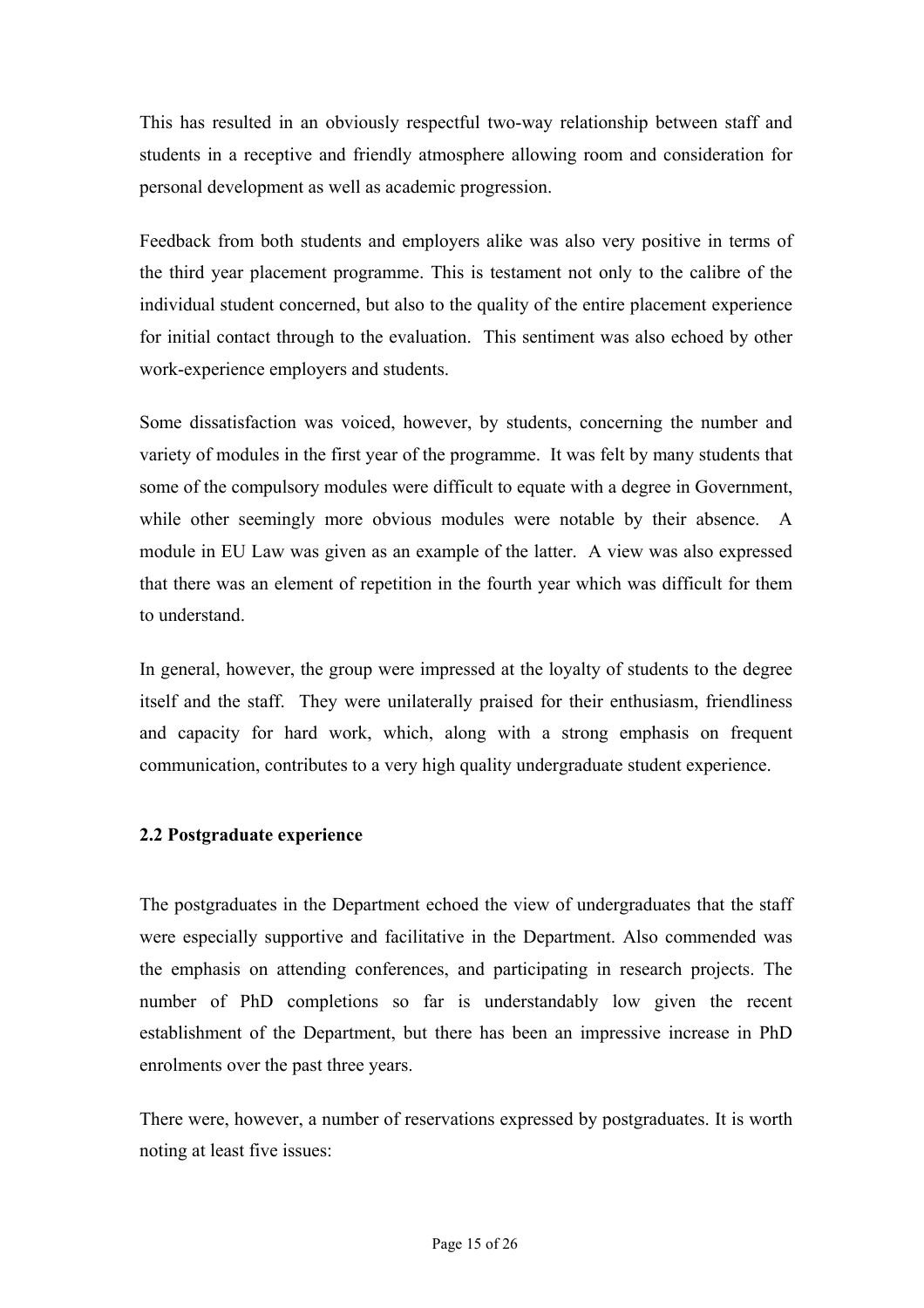- 1. Lack of physical space for postgraduates
- 2. Lack of photocopying provision free of charge
- 3. A very low and tardy allocation of inter-library loans
- 4. A rather undeveloped sense of group identity among postgraduates
- 5. A feeling that some postgraduates were treated better than others regarding basic facilities e.g. desk space and/or computers

## **2.3 Teaching & Curriculum Development Recommendations**

- 1. Provision of designated space for postgraduate students
- 2. Provision of photocopying cards and Inter library loan vouchers to postgraduates.
- 3. Equity of treatment of postgraduates with regard to facilities.
- 4. Re-introduction of tutorials and utilisation as source of funding for postgraduates as well as integrating postgraduates into work of Department.
- 5. Postgraduate/research committee to develop postgraduate identity within department and to avoid isolation.
- 6. More permanent instead of temporary posts for Academic staff.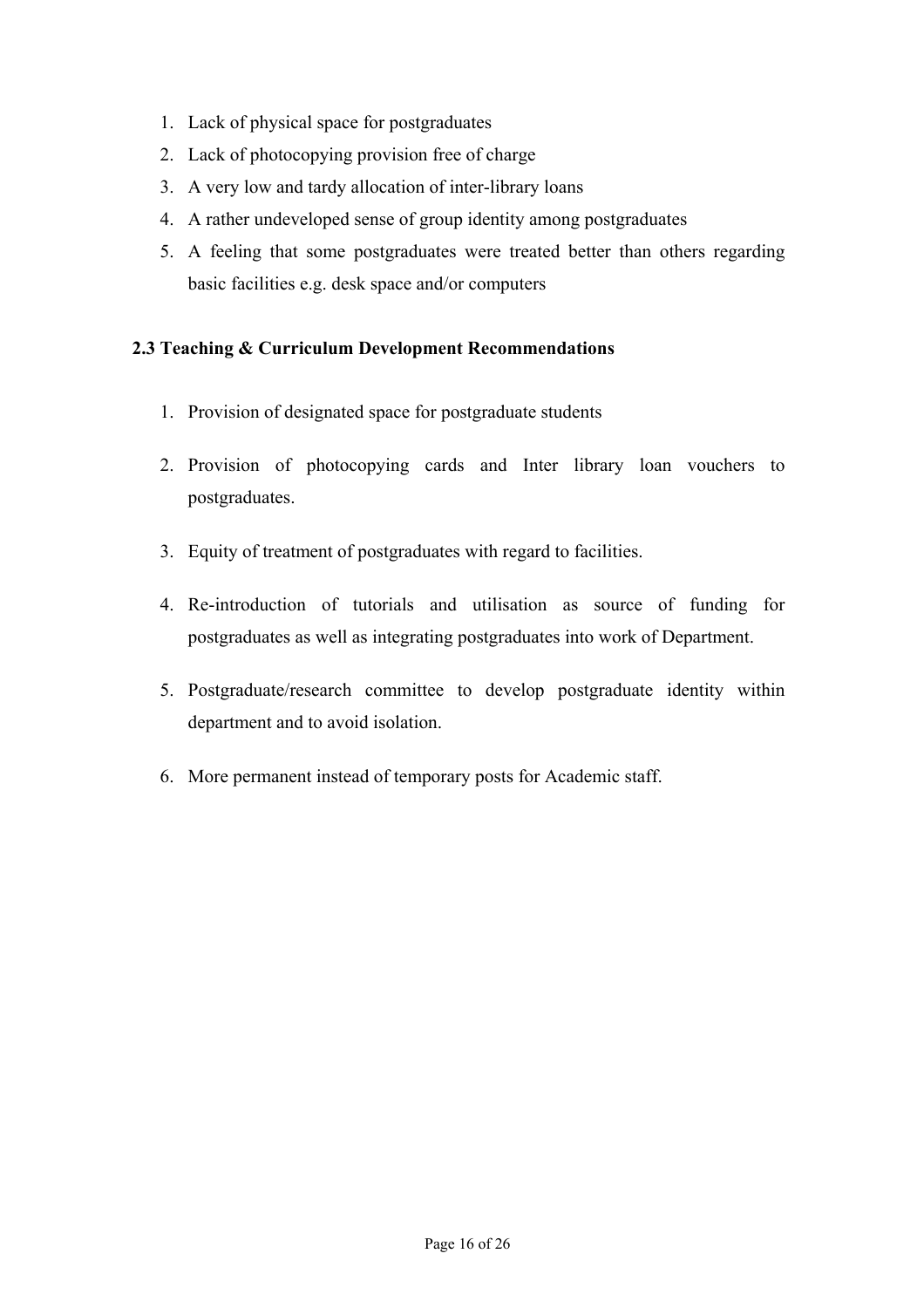# 3. Department's structures, management and external relations.

#### **3.1 Internal Management- within department**

#### *3.1.1 Departmental meetings*

Staff commented on an absence of a structured departmental meeting arrangement. Although some expressed a preference for such a system on the basis that the department was small and collegial and hence a meeting could be held at any juncture very speedily, others pointed out its ad hoc nature which could lead to a sense of firefighting. It appeared to the PRG that the absence of structured departmental meetings might work well currently but be vulnerable over time to changes in personnel etc., which might not accommodate such a system so readily. It was felt that process was important to safeguard staff interests, communication, and the quality of decisionmaking.

#### *3.1.2 Administrative responsibilities of academic staff*

Within the department there is a very supportive atmosphere. An absence of a model for allocation of administrative tasks and support, however, may lead to certain – perhaps younger- members of staff being overburdened, with older more established staff making strategic decisions to focus on research and avoid committee work. The latter, while understandable, could have long-term implications for the equity of the treatment of staff and their relative ability to progress within the department and the University. In particular, the visibility of more senior figures aside from the professor across college in the undertaking of administrative roles on college committees etc., would have a beneficial effect on college perception of the department, lend strength to the voice of the discipline, and release more junior staff of undue burdens.

#### *3.1.3 Management style*

A highly personal management style when combined with good interpersonal relations can provide a wonderful personally and socially rewarding work atmosphere, and clearly does in this case. Over time, however, it may be vulnerable to change in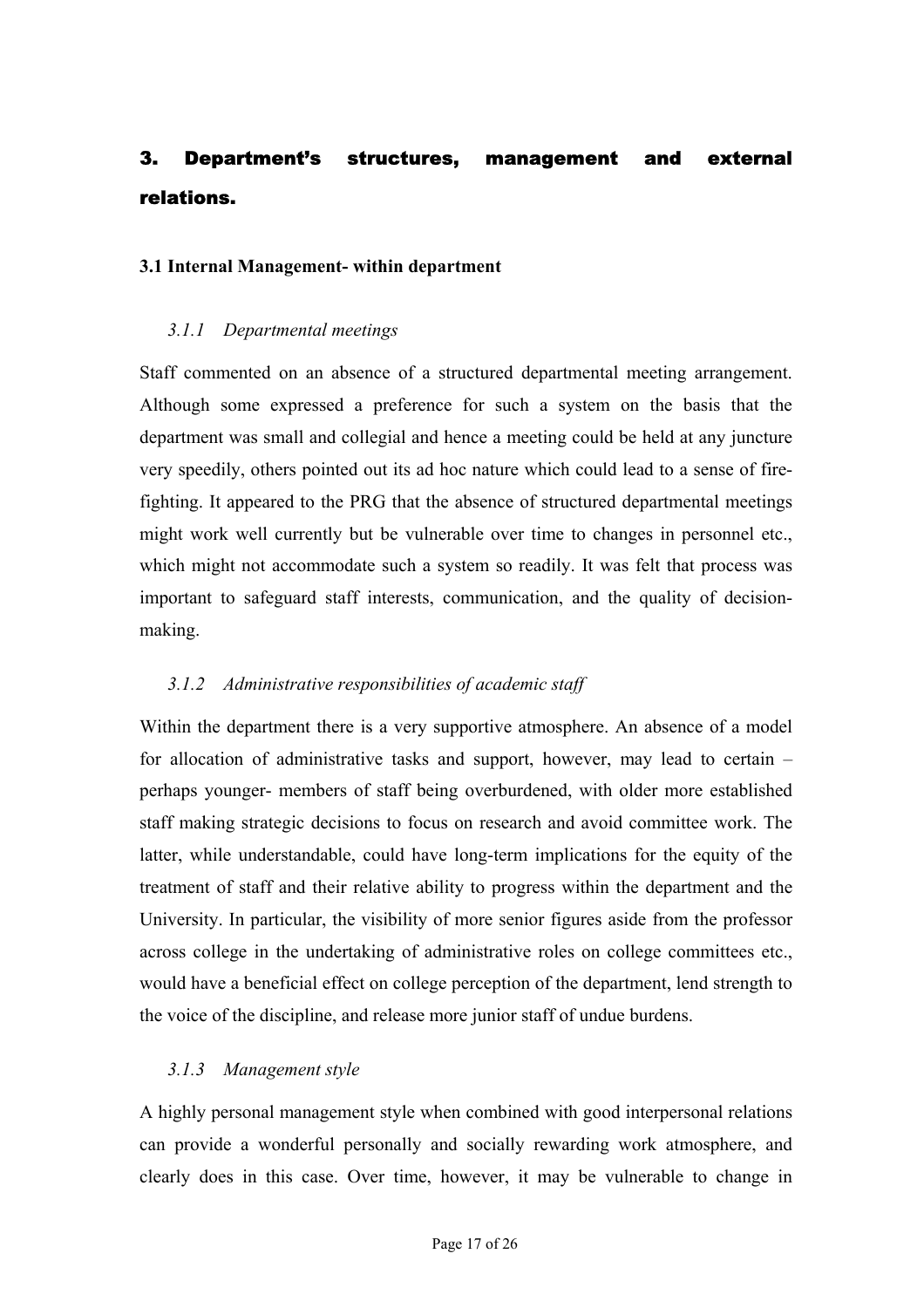personnel and the implications for the department and work environment. A more focused and pragmatic approach might better harness staff resources. A strategic division of tasks among staff might also ensure better contribution and monitoring of departmental contribution to college debate and decisions. Within the department a research strategy group and a postgraduate committee could help focus on funding support, and an external committee could liaise with outside government bodies. The chairs of these committees could then interface with similar college wide committees. In this way development would be managed more strategically and staff skills and CVs for promotion purposes enhanced.

## *3.1.4 Departmental culture*

The department was acknowledged by all to be very 'student friendly'. In particular this was linked to the 'open door' policy. The view was expressed at the level of staff, although it appeared to be a minority one, that an office hour's policy would be preferable but would not work. Better management of staff time to enable them to enhance in particular their research profiles would seem to be essential in this department. 'Student friendly' practices such as open-door policy come at a price, which in a fledgling department with staff at a crucial stage of their career might be too high. This might be better managed through for example a departmental student staff committee with members from the constituencies: mature, undergrad postgrad etc.

## *3.1.5 Administrative structure within the Department*

Administrative support has not increased commensurate with the department's growth. Great administrative resources are needed in the department particularly with regard to placements. With regard to the latter, either the staff member (academic) should continue to be the co-ordinator (though this task could be rotated) and a clerical assistance structure put in place to assist that person, or a departmental manager should be appointed to remove this non-academic burden from staff. Some staff preferred the latter, on the grounds that the professor could then be correspondingly released from management of budgetary and senior administrative issues to the benefit of the department.

Administrative support or at least clarity with regard to availability of same generally seemed also to be requested by some members of staff and postgraduates.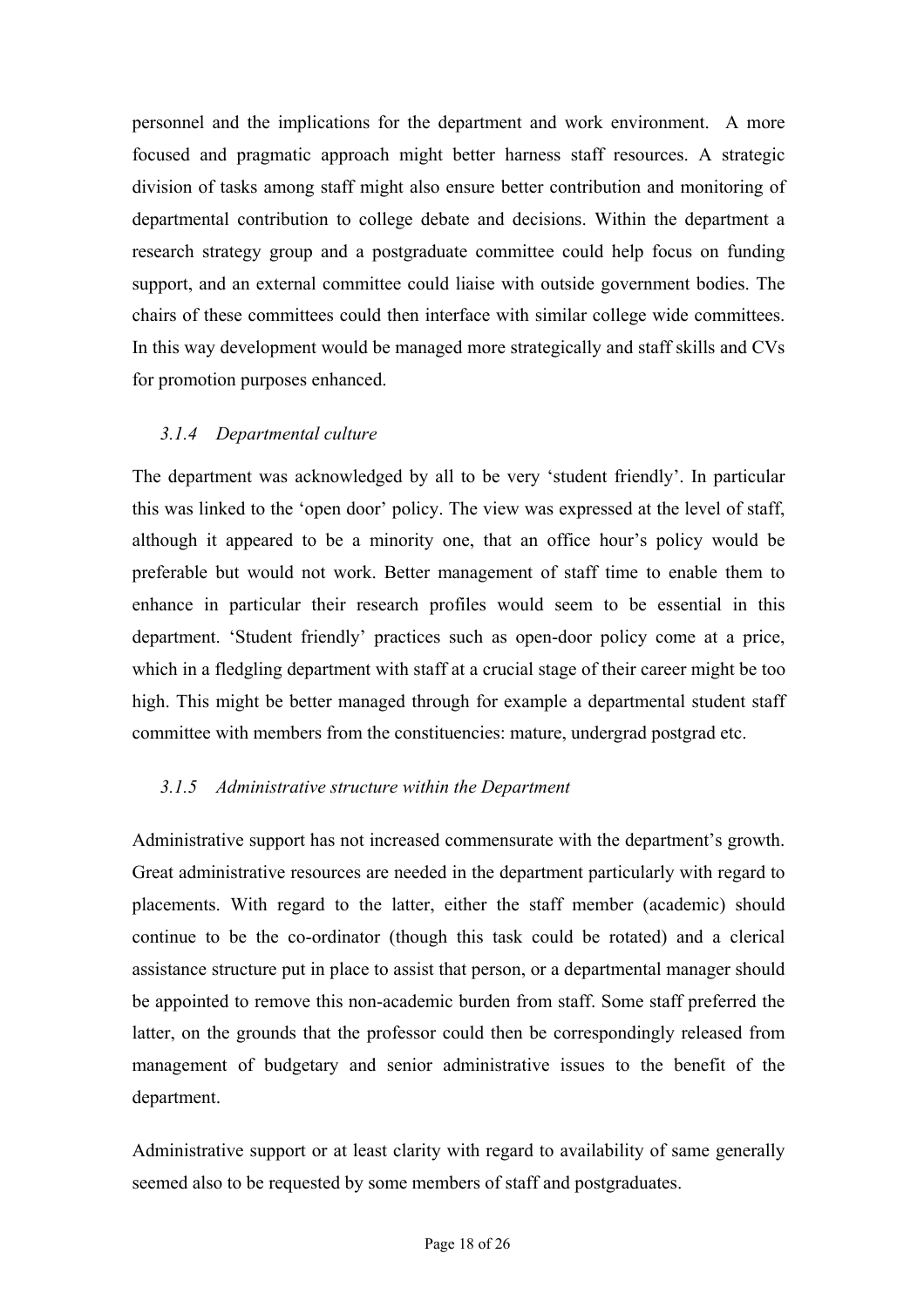## **3.2 External Relations of the department within the University**

## *3.2.1 Vice President for Research*

There appeared to be a good appreciation of the funded research activity of the department. However the importance of sabbatical leave to young staff in order to facilitate the development of their research profile and output cannot be overestimated, and should be facilitated.

#### *3.2.2 Vice President for Academic Affairs*

The importance of the location and development of the discipline in an appropriate and effective manner in the UCC context can best be facilitated and will receive greater support if there is an improvement in the visibility of the department across the broader academic community. An attention to appropriate procedure and process and employment of consultation in as broad a manner as possible would improve the image and trust of the department. It would also ensure that substantive proposals get considered on their merits and are not deflected in procedural wrangling.

## *3.2.3 Faculty of Commerce Office*

This office is crucial to the development of the department, and important strategically in fostering relations within Arts through the office of the Dean of Arts. It is also crucial that budget line and resource allocation models employed by the Dean of Commerce are used to the benefit of a developing department. It is also essential that for its part the department engages with that office in a strategic manner, which emanates from its own identified initiatives and priorities in terms of income generation. The resultant resources must then flow to the department in a transparent and effective way.

## *3.2.4 College Officers; Cross-Disciplinary activities*

All officers of the College should acknowledge where appropriate the activities particularly when they are high profile- of the department. For its part the department needs to promulgate its activities and maintain confidence by building links across the university in a strategic manner not limited only to course provision and design. In that light the *Conference on Science, Complexity, and the Ethics of Global Governance* is a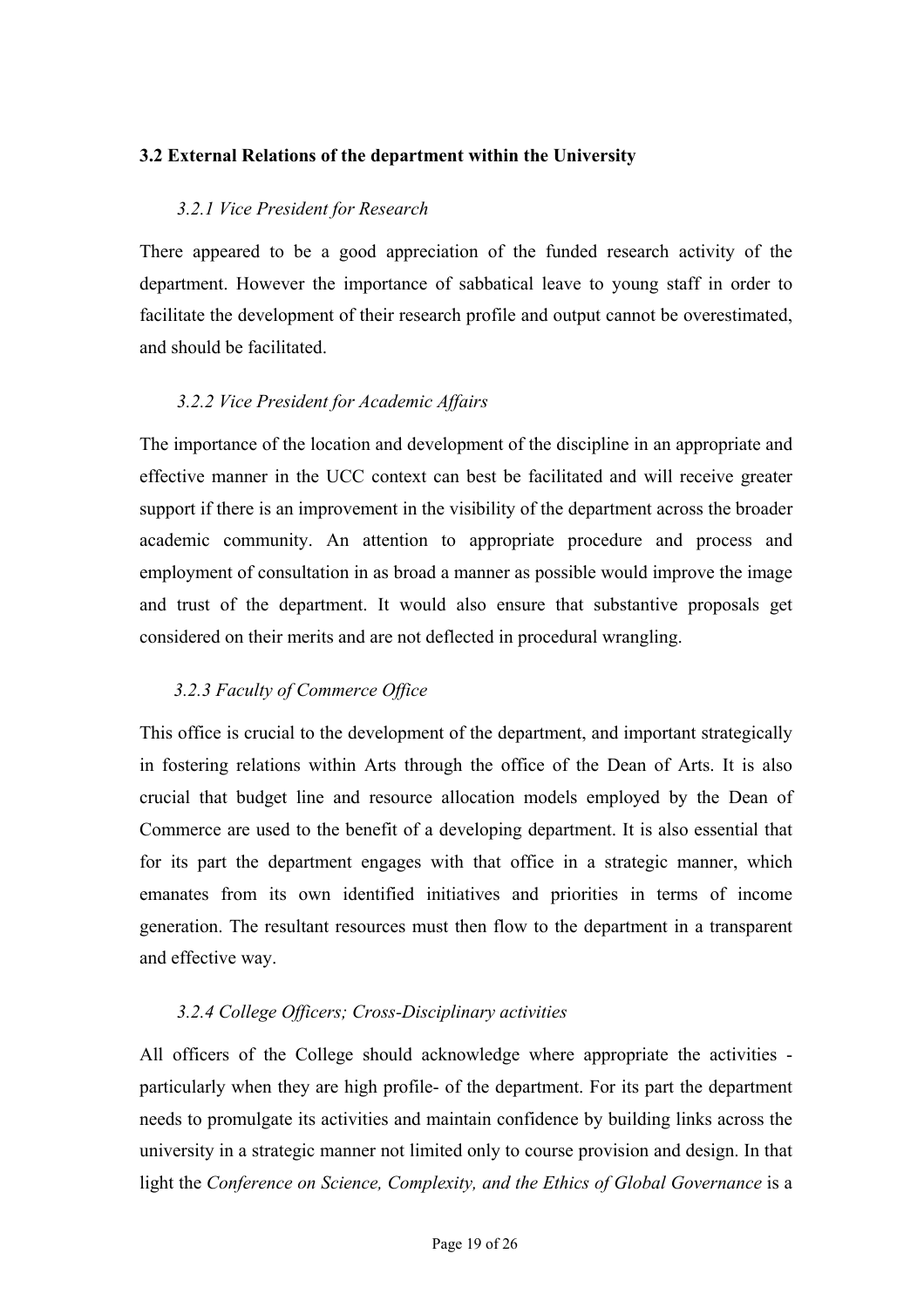very positive initiative which should lead to synergies with other areas-law, music, medicine etc.

#### *3.2.5 Finance Office; Department of Human Resources*

In the Self Assessment report the department defines its relationships with the Finance office and also with Department of Human Resources as "poor". In particular the PRG was of the opinion that the former is crucial to the management of the department and accessing its appropriate resources. In particular the saga of the funding from the Certificate in Political Issues in Ireland Today is reflective of a lack of training/resources being invested by the department in the maintenance of relations and understanding of the remits of various offices within UCC dealing with Finance. A leadership role in this has to be taken by the Professor, but senior staff could also be an asset in this regard. Proper financial management of the department must be a priority, and if courses are not profitable they should be reassessed in that light, strategic decisions made and, if necessary, harsh options communicated to the college generally.

With regard to staffing, it is obviously desirable that there should be clarity with regard to the length of temporary posts when being advertised/appointed to avoid staff experiencing unnecessary uncertainty.

#### **3.3 External Community Relations**

The Department is strategically well positioned given the nature of the discipline to expand on contacts already established with public bodies, local authorities and central Government Departments in terms of research, consultancy and professional/executive development. This could prove not only financially lucrative, but also lead to a heightening of the Department's profile outside of the academic environment given its stated goal of research, which is timely, relevant and helpful to the understanding and resolution of social problems. It was indicated to the PRG that work already carried out in this area has been highly regarded. There should be expansion of the Department's role in this area, as the PRG was of the view that the external networking opportunities, which exist for the Department, may result in the easing of the burden in terms of student work placement at the end of third year, and also contribute to income generating opportunities and a heightened external profile.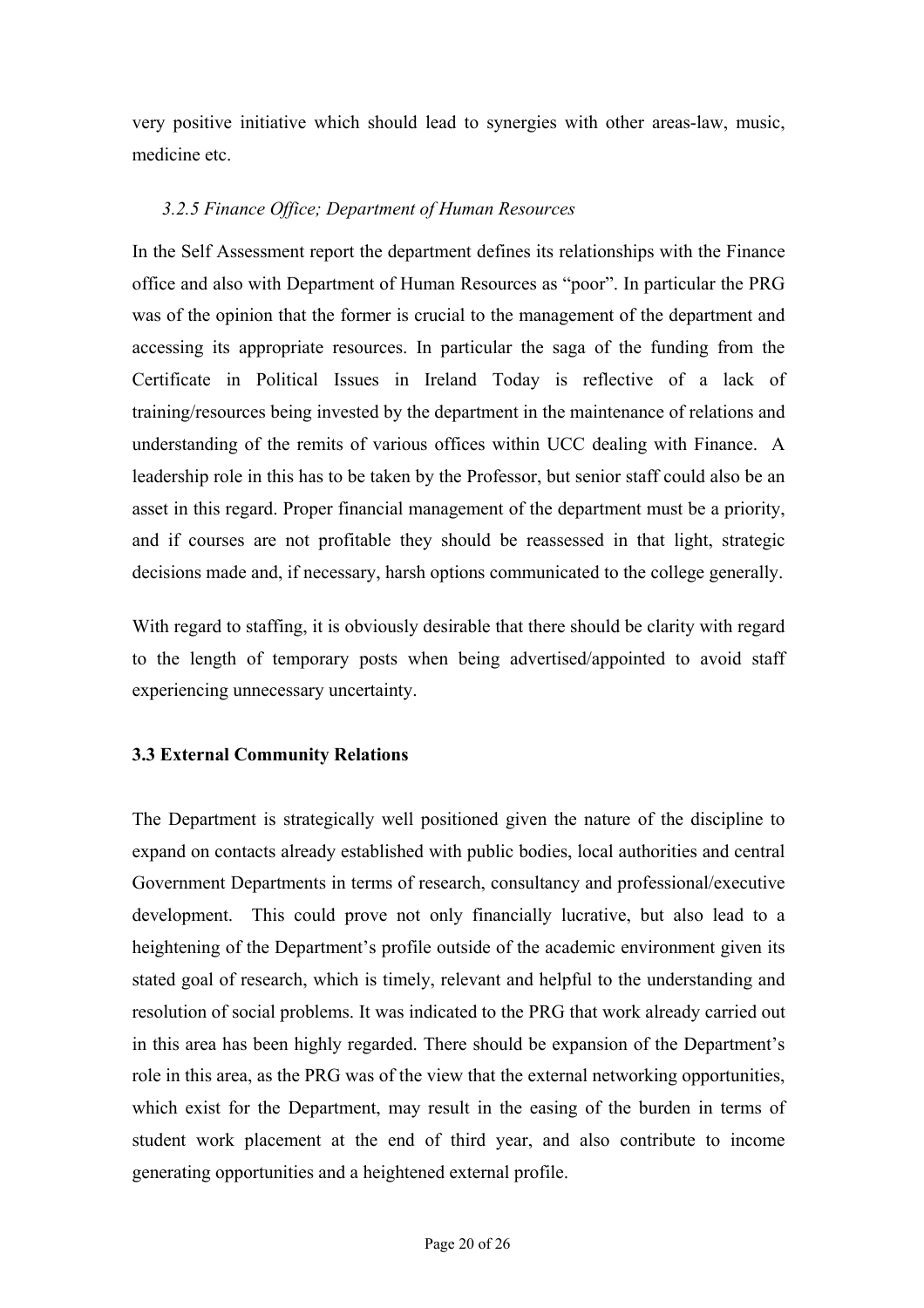## **3.4 Structure, Management & External Relations Recommendations**

- 1. Structure Departmental Meetings.
- 2. Model for allocation of administrative tasks to staff; more responsibility taken across the university by senior staff.
- 3. Research Strategy group; postgraduate committee, External Committee, liaising with College wide similar committees.
- 4. Office hours; Student/Staff Committee.
- 5. Departmental Manager/ clerical assistance with placements.
- 6. Sabbatical leave policy support.
- 7. Investment in training with regard to financial management of the department and effective liaison with College offices. Attention to process.
- 8. Expansion of highly regarded consultancy work with central and local government.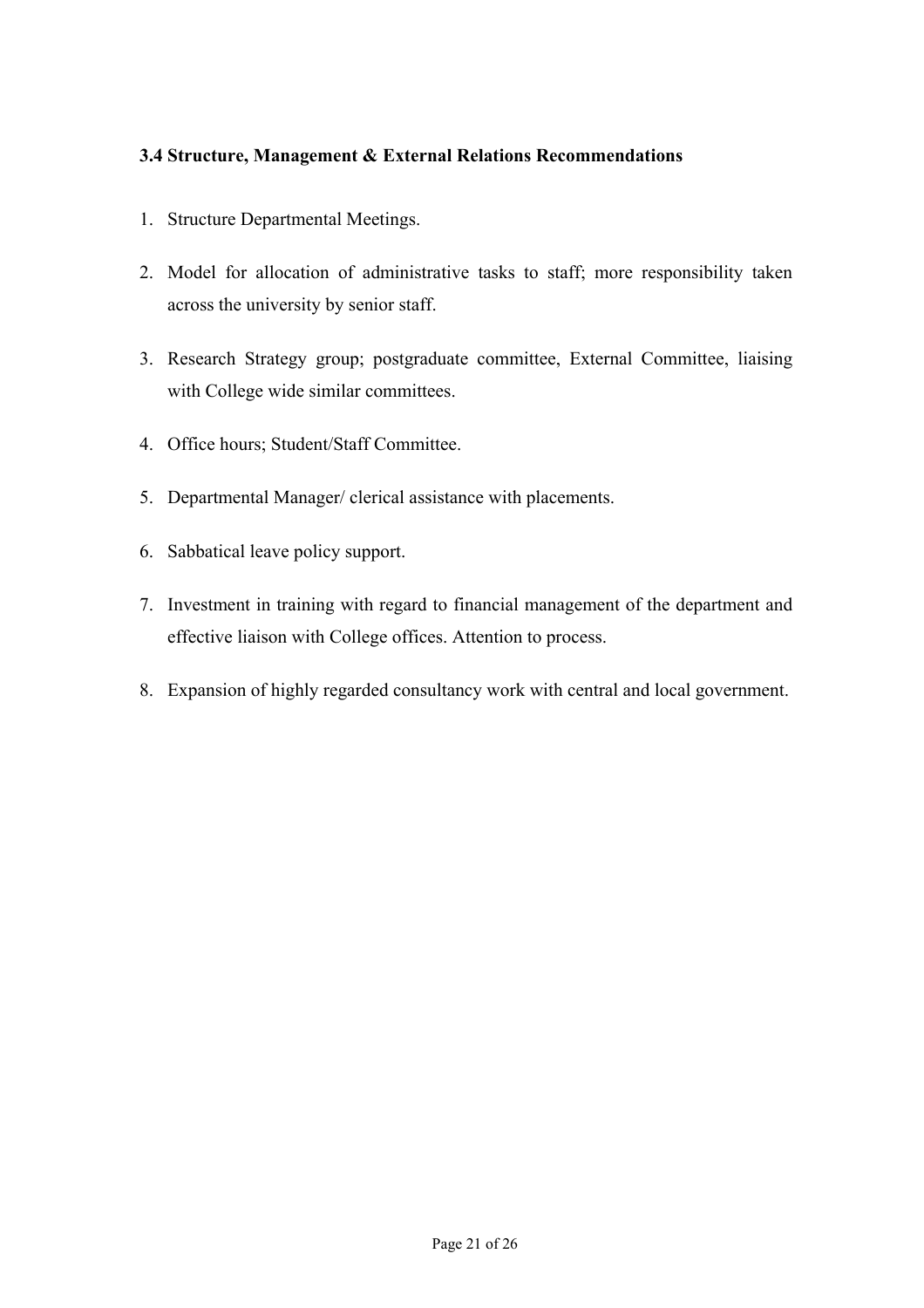## 4. Summary of Recommendations

#### **4.1 Action at University level**

- 1. The status of Government/Political Science research and teaching in UCC needs to be accepted and affirmed.
- 2. Consider the proper location of the Department of Government. The options are:
	- $\triangleright$  Move Government into the Faculty of Arts
	- $\triangleright$  Give Government Primary Member status in the Faculty of Arts while retaining its status in the Faculty of Commerce.
	- $\triangleright$  Move Government to a newly created Faculty of Social Sciences
	- $\triangleright$  Support the position of Government in the Faculty of Commerce

Decisions about, and the implementation of, any of the first three options will need to be taken at a senior University level.

- 3. Establish a sound and transparent financial basis for the Department, to facilitate planning, entrepreneurial developments and support research activities.
- 4. Fund a Professorial Research Fellowship or senior post to provide a better balance between senior and junior staff.
- 5. More permanent instead of temporary posts for Academic staff.
- 6. Sabbatical leave policy support

#### **4.2 Action at Departmental (staff) level**

- 7. Investment in training with regard to financial management of the department and effective liaison with College offices.
- 8. Attention to process.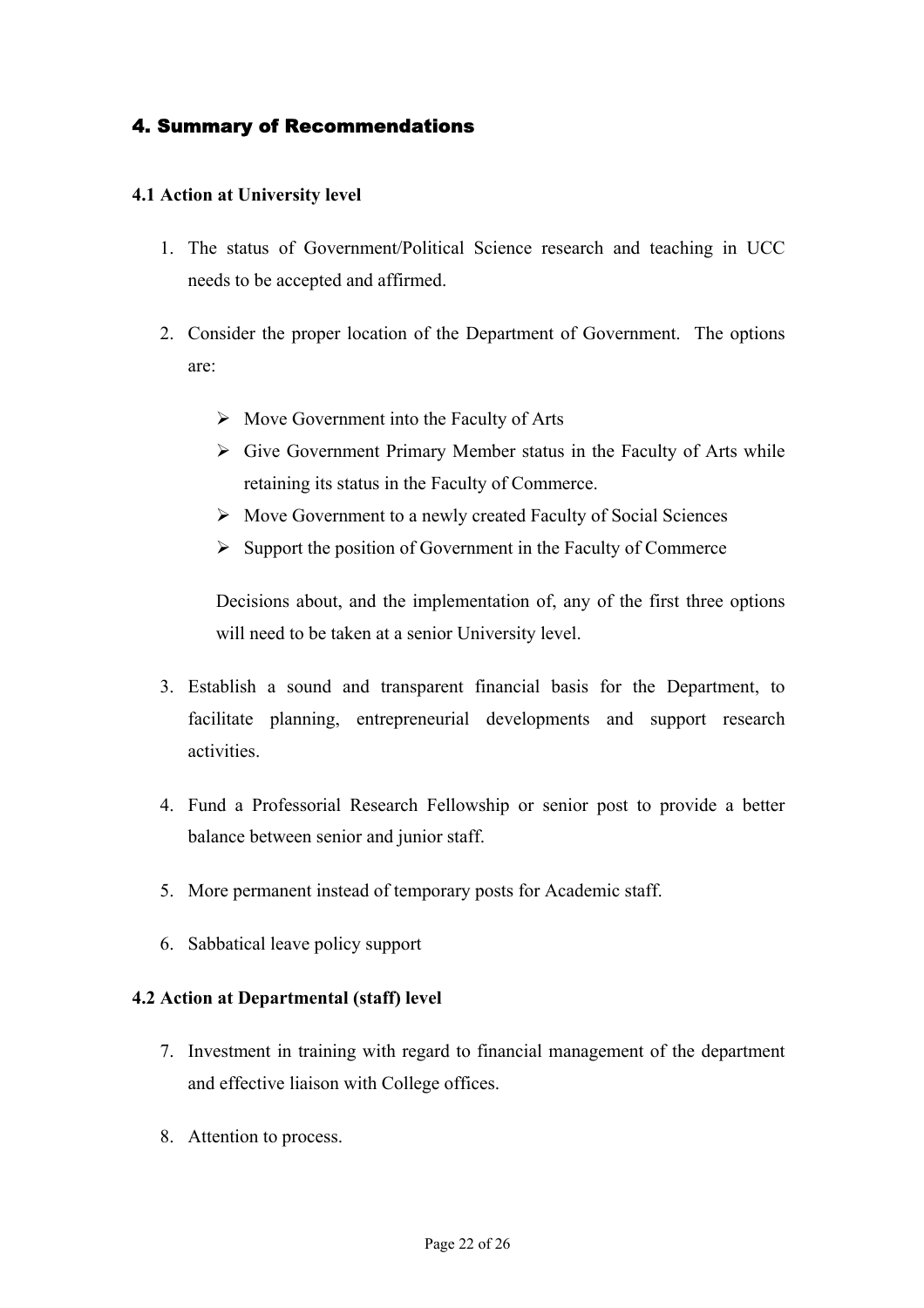- 9. Expansion of highly regarded consultancy work with central and local government.
- 10. Formalise the administrative mechanisms of the Department, to include:
	- $\triangleright$  Appoint a Departmental Manager / clerical assistance with placements
	- $\triangleright$  Structure Departmental Meetings
	- $\triangleright$  Student-Staff Consultative Committee
	- $\triangleright$  Office hours
	- ¾ Research Committee
	- ¾ External Committee
	- $\triangleright$  Appoint a member of staff to liaise with the Faculty of Arts.

## **4.3 Action at Departmental (staff & student) level**

- 11. Provide adequate space and facilities for academic staff and postgraduate researchers.
- 12. Provision of photocopying cards and Inter library loan vouchers to postgraduates.
- 13. Equity of treatment of postgraduates with regard to facilities.
- 14. Re-introduction of tutorials and utilisation as source of funding for postgraduates as well as integrating postgraduates into work of Department.
- 15. Postgraduate/research committee to develop postgraduate identity within department, avoid isolation.
- 16. Model for allocation of administrative tasks to staff; more responsibility taken across the university by senior staff.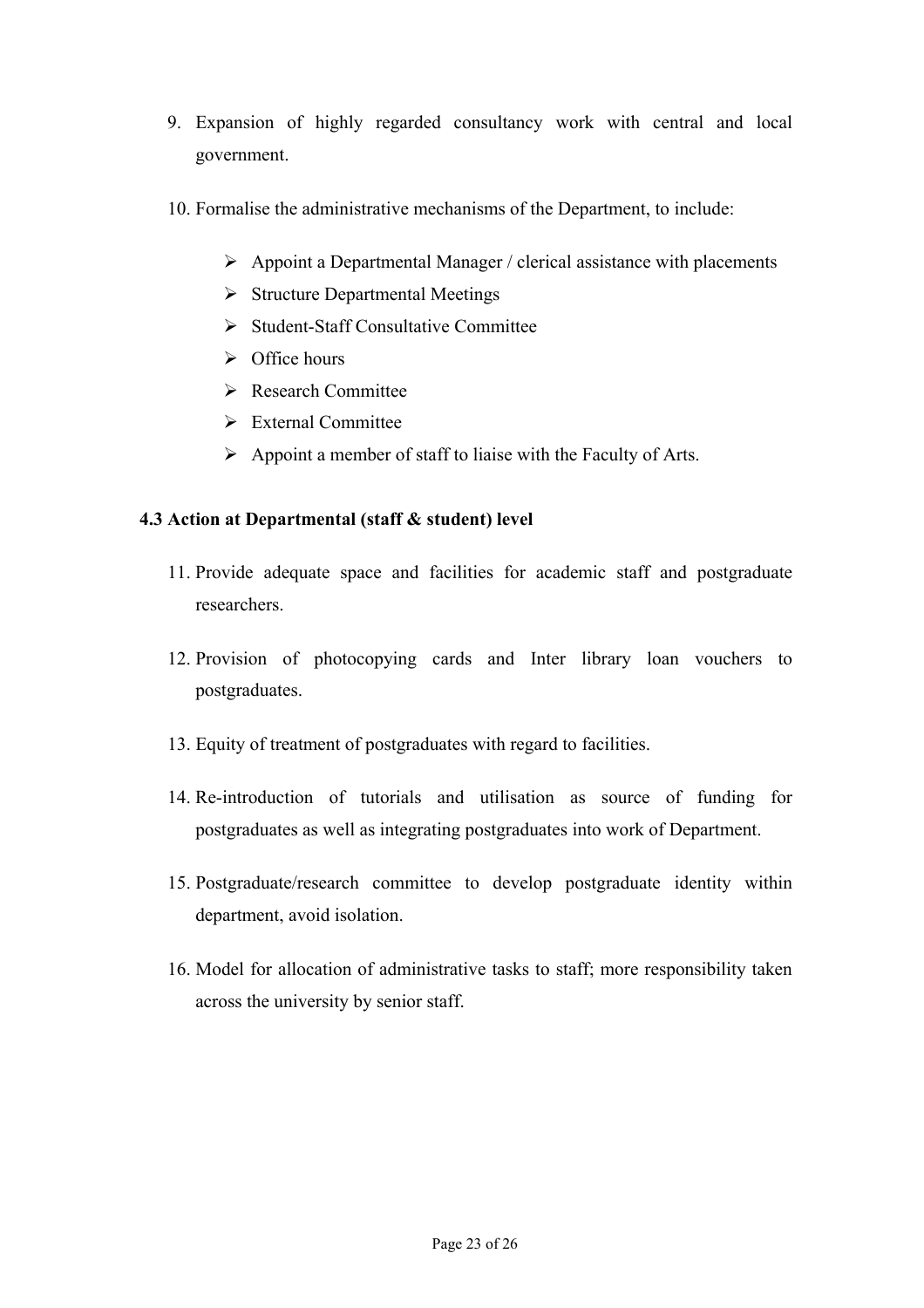## **Appendix A**

## **Timetable for conduct of Peer Review Visit**

#### **Department of Government**

#### *Sunday 8th February 2004*

- 18.00 Meeting of members of the Peer Review Group Briefing by Director of Quality Promotion Unit, Dr. N. Ryan. Group agrees final work schedule and assignment of tasks for the following 2 days.
- 20.00 Dinner for members of the Peer Review Group and members of department:

#### *Monday 9th February 2004*

08.30 Convening of Peer Review Group

Consideration of Self-Assessment Report

- 09.00 Professor Neil Collins, Head of Department
- 09.30 Meeting with all staff of Department
- 10.30 Tea / coffee for  $PRG + all staff$

Meetings with individual members of staff

- 11:00 Fiona Buckley
- 11:15 Clodagh Harris
- 11:30 Andrew Cottey
- 11:45 Linda Dennard
- 12:00 Seamus O'Tuama
- 12:15 Ann McCann
- 12:30 Mary Murphy
- 12:45 Aodh Quinlivan
- 13.00 Working private lunch for members of Peer Review Group
- 14.00 Visit to departmental facilities in O'Rahilly Building

Meetings with representative selections of students, recent graduates, employers

- 14.30 Undergraduate Students David Coveney **GPPI** Brenda Keating GPPII Stephanie O'Sullivan GPPIII<br>Eoin Weldon GPPIV Eoin Weldon Avril Mulcahy BComm IV Niamh Fitzgerald Auditor
- 15.00 Postgraduate Students James Murphy Noelle Desmond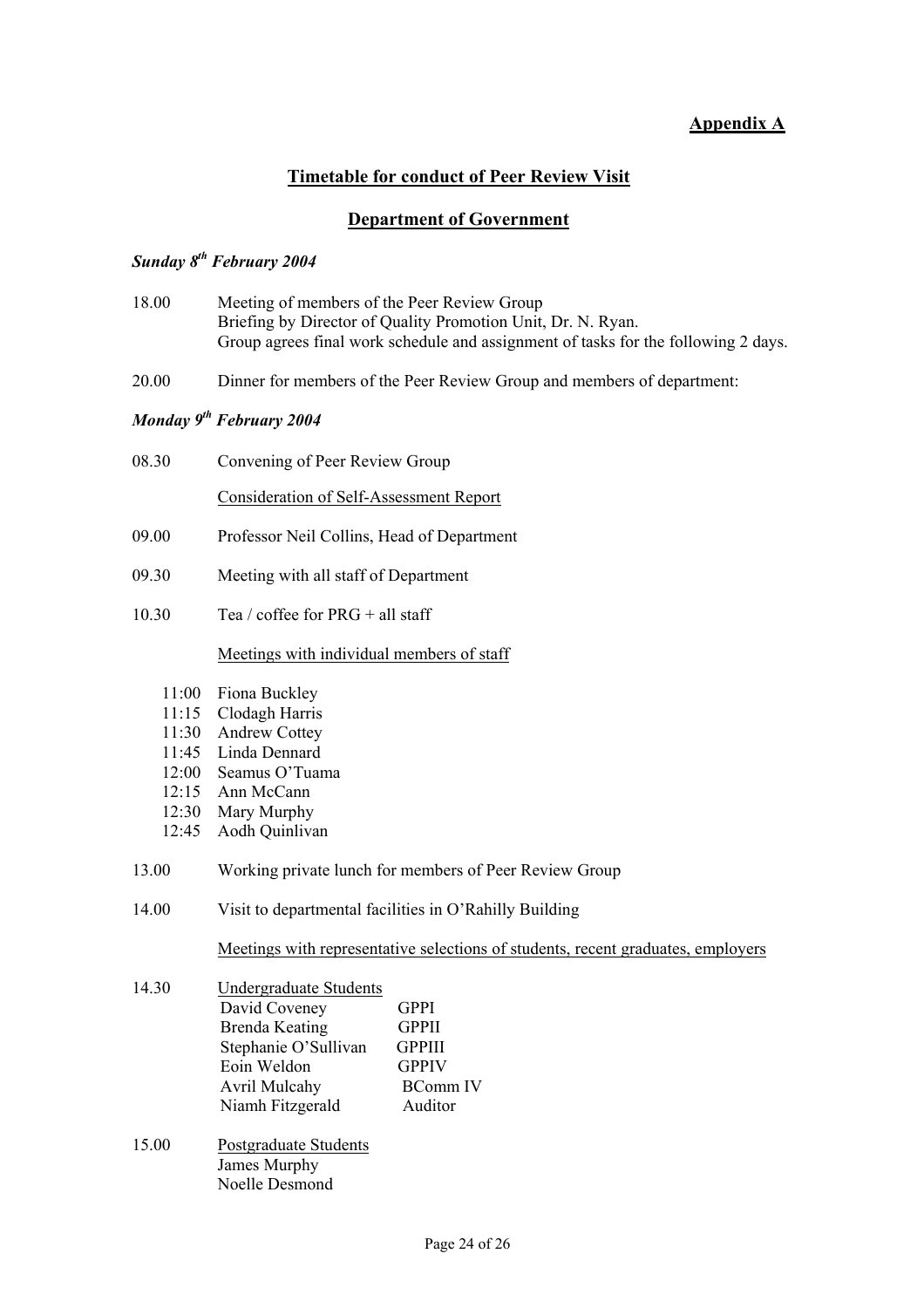Gylych Jorayev Theresa Reidy

- 15.30 Coffee/tea
- 16.00 Graduates and Employers Holly Hardwicke (Graduate) Damien O'Mahony (Cork City Council) \* Pat Fitzgerald (Courts Services) \* Theresa Swidorski (New York State Assembly, Albany, NY)

\* Via Conference call

- 16.45 Researchers, Part-time staff and Mature Students Eluska Fernandez (Researcher) Tom O' Connor (Part-Time staff member) Tim McCarthy (Mature Student) Anne Wallace (Mature Student) Pearse Wall (Mature Student)
- 18.00 Meeting of Peer Review Group to identify remaining aspects to be clarified and to finalise tasks for the following day, followed by a working private dinner for members for the Peer Review Group

## *Tuesday 10th February 2004*

| 08.30 | Convening of Peer Review Group                                                                                                                                                                                        |
|-------|-----------------------------------------------------------------------------------------------------------------------------------------------------------------------------------------------------------------------|
| 09.00 | Professor Aidan Moran Registrar & Vice-President for Academic Affairs                                                                                                                                                 |
| 09.30 | Professor Kevin Collins, Vice-President for Research Policy & Support                                                                                                                                                 |
| 10.00 | Ms. Carmel Cotter, Finance Office                                                                                                                                                                                     |
| 10.15 | Professor Denis Lucey, Dean of Faculty of Commerce                                                                                                                                                                    |
| 10.30 | Coffee/tea                                                                                                                                                                                                            |
| 11.00 | Visit to Q floor, Boole Library, meeting with Ms. Valerie Fletcher & Mr. Cathal<br>Kerrigan, Subject Librarians                                                                                                       |
| 12.00 | Working Lunch for PRG                                                                                                                                                                                                 |
| 13.30 | Professor Neil Collins, Head of Department                                                                                                                                                                            |
| 14.00 | Professor David Cox, Dean of Faculty of Arts                                                                                                                                                                          |
| 14.30 | Preparation of first draft of final report                                                                                                                                                                            |
| 17.00 | Exit presentation, to be made to all staff of the Department by the Chair of the Peer<br>Review Group or other member of Peer Review Group as agreed, summarising the<br>principal findings of the Peer Review Group. |

18.00 Working private dinner for members of the Peer Review Group and finalisation of arrangements for completion of drafting the review report.